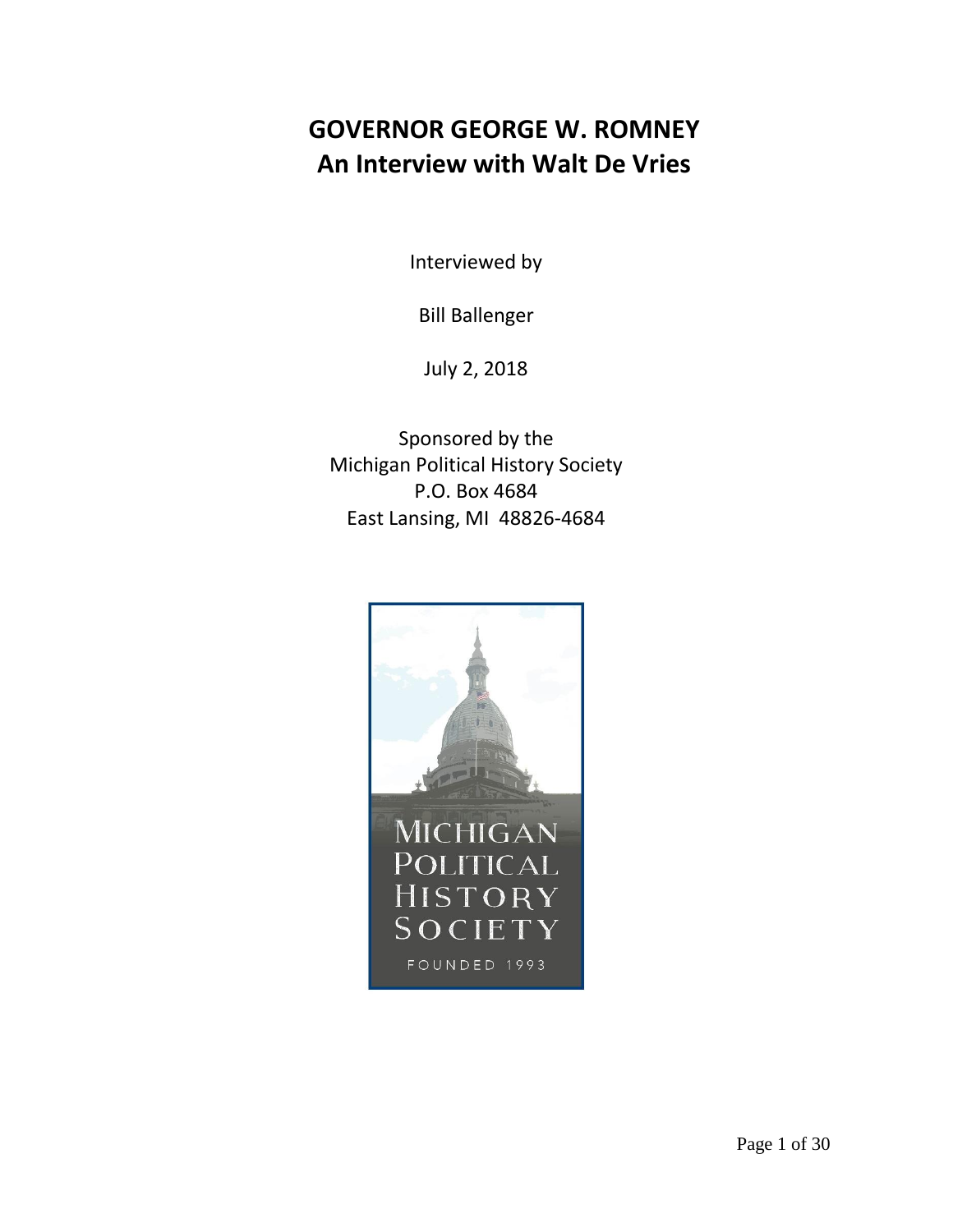| <b>Bill Ballenger:</b> | This interview is sponsored by the James J. Blanchard Living Library on behalf of<br>the Michigan Political History Society. Walt De Vries, we are so pleased to have<br>tracked you down here to North Carolina where you have achieved a career in<br>politics and government more than equal to what you accomplished in the first<br>half of your life in Michigan, and that's saying a lot.                                                                                                                                                                                                                                                                                                          |
|------------------------|-----------------------------------------------------------------------------------------------------------------------------------------------------------------------------------------------------------------------------------------------------------------------------------------------------------------------------------------------------------------------------------------------------------------------------------------------------------------------------------------------------------------------------------------------------------------------------------------------------------------------------------------------------------------------------------------------------------|
| Walt De Vries:         | Thanks, Bill. I'm glad you could make it down to North Carolina which is my<br>second home, and I hope you enjoy it while you're here.                                                                                                                                                                                                                                                                                                                                                                                                                                                                                                                                                                    |
| <b>Bill Ballenger:</b> | I'm loving it so far. Let's go back to the 1950's and Walt De Vries is an up and<br>coming professor at times but didn't you have some experience in the state<br>capitol in Lansing during the 50's? How did that happen?                                                                                                                                                                                                                                                                                                                                                                                                                                                                                |
| Walt De Vries:         | Well that happened because I had a fellowship at Michigan State and it gave me<br>a chance to work for a politician or a governmental official as part of the<br>fellowship. So I was assigned to Speaker of the House George Van Person,<br>because my Dutch name and his Dutch name, and that's the only reason I ended<br>up working part-time as the assistant to the speaker of the house. When I first<br>walked into the speaker's office, he said, "De Vries, I want you to write me a<br>speech on education." Well the only place to write it was in a bathroom in the<br>speaker's office, so I had my first speech writing opportunity in the bathroom of<br>the speaker's office in Lansing. |
| <b>Bill Ballenger:</b> | It must have been a good one because you stuck around. Weren't you there five<br>or six years?                                                                                                                                                                                                                                                                                                                                                                                                                                                                                                                                                                                                            |
| Walt De Vries:         | Yeah, I was there for about five years through Van Person's speakership and<br>then Don Peters.                                                                                                                                                                                                                                                                                                                                                                                                                                                                                                                                                                                                           |
| <b>Bill Ballenger:</b> | Okay. Then you met George Romney at some point either then or slightly later.<br>What happened?                                                                                                                                                                                                                                                                                                                                                                                                                                                                                                                                                                                                           |
| Walt De Vries:         | George came to Lansing on behalf of Citizens for Michigan. They offered to get a<br>constitutional convention and he was around the legislature and that's when I<br>first met him with the speaker and I thought pretty much that this guy deserves<br>not only support but I think eventually to become a governor which is what of<br>course he did.                                                                                                                                                                                                                                                                                                                                                   |
| <b>Bill Ballenger:</b> | Wow. Did he really start Citizens for Michigan or was he just one of a bunch of<br>people who were committed to this idea of having a constitutional convention?                                                                                                                                                                                                                                                                                                                                                                                                                                                                                                                                          |
| Walt De Vries:         | Well he and Ed Cushman who was the vice president of American Motors and<br>Bob McNamara who then became defense secretary.                                                                                                                                                                                                                                                                                                                                                                                                                                                                                                                                                                               |
| <b>Bill Ballenger:</b> | Under President Kennedy.                                                                                                                                                                                                                                                                                                                                                                                                                                                                                                                                                                                                                                                                                  |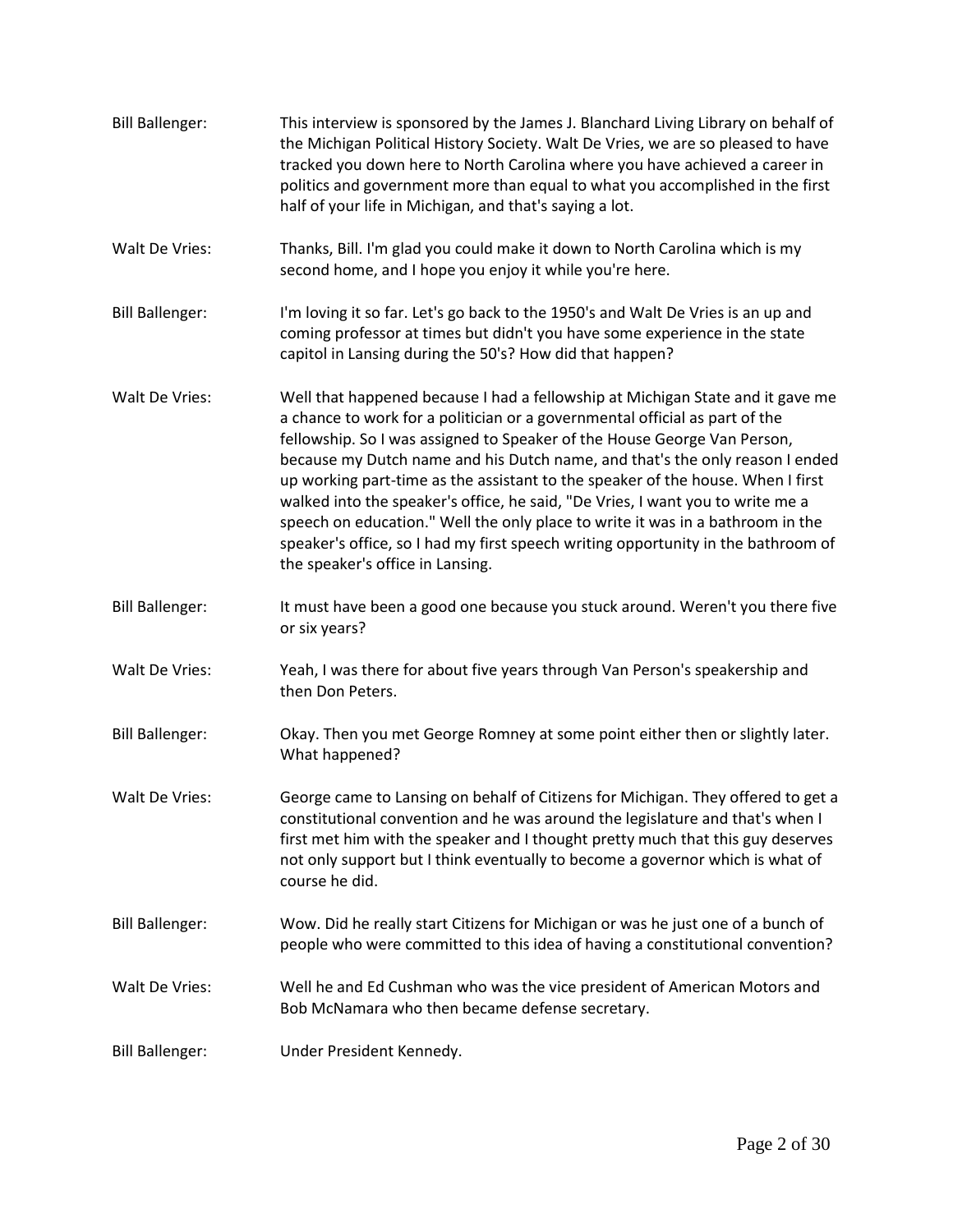- Walt De Vries: Under Kennedy, yes, they were the three principle people involved in getting it going, and it became a very large citizens group, a volunteer group, much quicker than anybody anticipated.
- Bill Ballenger: So Citizens for Michigan, and I think the JCs and the League of Women Voters got this proposal on the ballot for a constitutional convention. It passed and then they had an election to elect delegates and I think you ran for delegate, didn't you?
- Walt De Vries: Yeah, I ran in Grand Rapids as a Republican, to be a delegate to the convention and in the course of that primary I beat the mayor of Grand Rapids. I did it because I had a lot of students at Calvin College and I didn't tell them to do this but they went out and worked the neighborhoods for me and I got a pretty good size vote out of it and got elected.
- Bill Ballenger: Also, George Romney himself got elected a delegate, and wasn't it really a pretty extraordinary group of men and women who were elected con con delegates from all over the state? You had people like John Hannah, president of Michigan State University. A number of people that today you would find it very difficult to imagine that they would want to undertake to be a delegate to a state constitutional convention.
- Walt De Vries: Well there are a lot of people in politics. Although the legislators at the time were not allowed to run, which I think was a good idea, but a lot of people from the community, the business community, academics, it was truly a diverse group, and one of the arguments against the constitutional convention was you can never tell who the delegates would be and maybe we'd end up with a bad product. But I don't think it turned out that way. I think it was very representative and you could tell that if you ever look at the convention proceedings.
- Bill Ballenger: It was a divided convention delegation in the sense that you had people elected as Democrats and I think there were twice as many Republicans, but the Republicans were kind of split, weren't they? Between what might be considered kind of the old guard establishment Republican Party and then the more progressive newcomers like George Romney. Did that cause problems at the convention? Did you people caucus as parties? Did the Republicans have a caucus together? Did the Democrats caucus by themselves or was that kind of shoved aside?
- Walt De Vries: Well at the very beginning it was obvious that there were two factions within the Republican Party. A group of us from the cities and the younger people, I think, were the more progressive Republicans, and the people from the rural areas and the more conservative Republicans pretty much placed their leadership and their confidence in D. Hill Brake and the progressive Republicans put it in George Romney. So what happened was it was a fight and Romney intended, I think, to become the president of the convention, but could not. So we ended up with a compromise with Steve Nesbitt who was the president of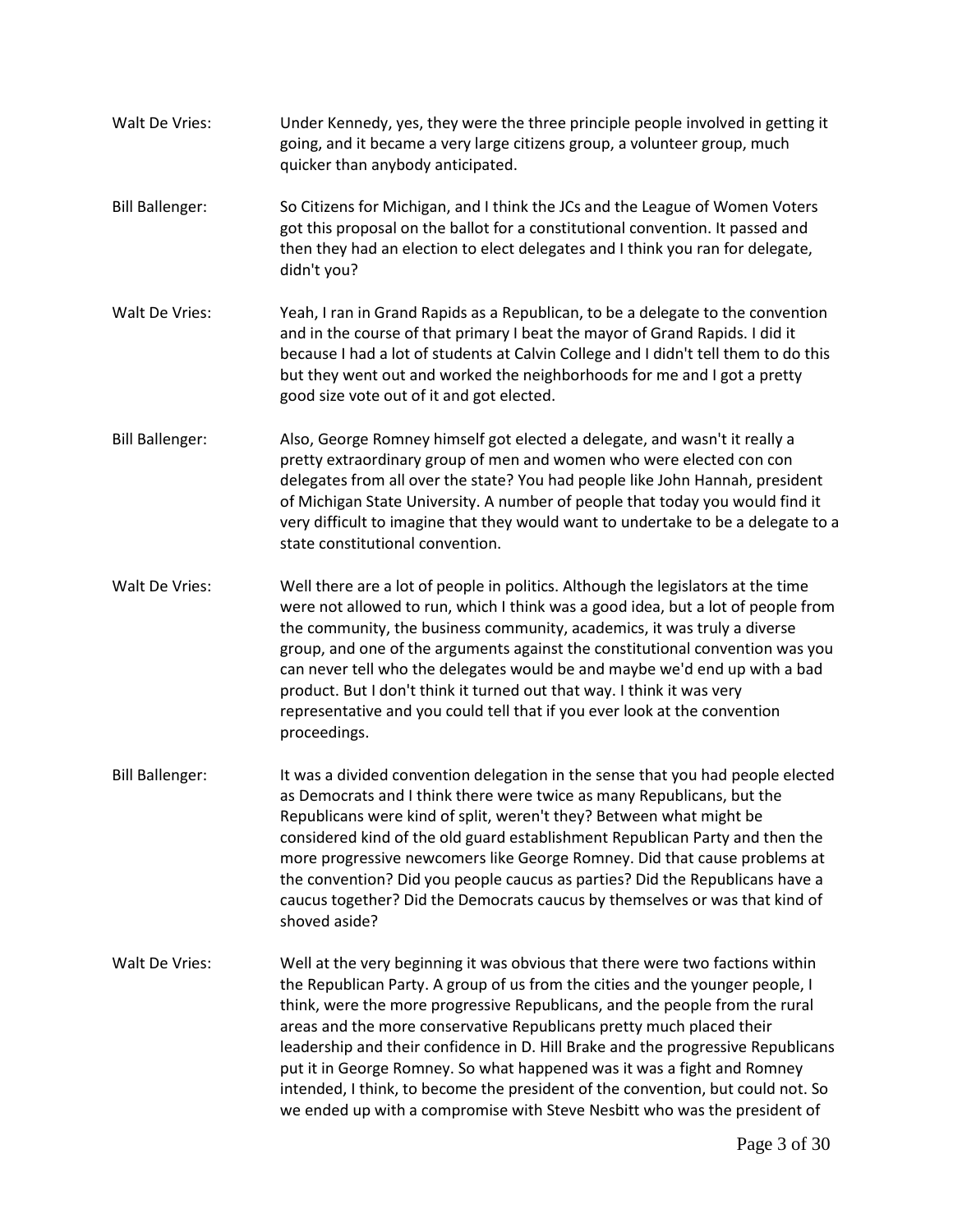|                        | Gerber's, became the president, and Romney and Edward Hutchinson, a<br>conservative, became the vice presidents of the convention.                                                                                                                                                                                                                                                                                                                                                                          |
|------------------------|-------------------------------------------------------------------------------------------------------------------------------------------------------------------------------------------------------------------------------------------------------------------------------------------------------------------------------------------------------------------------------------------------------------------------------------------------------------------------------------------------------------|
| <b>Bill Ballenger:</b> | And I think also Tom Downs, a Democrat. You put him in as a vice president too.                                                                                                                                                                                                                                                                                                                                                                                                                             |
| Walt De Vries:         | Right, that was an effort to make it a truly bipartisan leadership.                                                                                                                                                                                                                                                                                                                                                                                                                                         |
| <b>Bill Ballenger:</b> | So at that point did the president of the convention, Steve Nesbitt, did he pick<br>the committees and who was gonna be chairman of the committees? How did<br>that work?                                                                                                                                                                                                                                                                                                                                   |
| Walt De Vries:         | He pretty much, along with a group from the caucus, the Republican caucus,<br>picked the chairman. I became the chairman of the committee of that<br>administration that ran the convention principally because I had designed the<br>staff and the table of organization on how the convention would actually run. So<br>they put me in charge of that. The other Republican chairman were selected in<br>caucus although I would say Romney and Nesbitt had the most influence or the<br>input into that. |
| <b>Bill Ballenger:</b> | Was Romney a committee chairman himself? How did he participate in the<br>convention proper?                                                                                                                                                                                                                                                                                                                                                                                                                |
| Walt De Vries:         | No, he was not a chairman. He was a vice president or chairman of the<br>convention but his influence was seen everywhere, mostly because a lot of<br>delegates happened to believe what he believed, but he did not hold a formal<br>position as chairman. There was a caucus of the Republican officers of the<br>convention and the chairman of the committees, and we met on a regular basis<br>and that's pretty much how I got to know George Romney in those leadership<br>meetings.                 |
| <b>Bill Ballenger:</b> | Did he meet some of the other people who were prominent at the convention<br>other than yourself at the convention, or did he know them otherwise? People<br>like Bill Seidman or others from Western Michigan? Glenn Allen, let's say, from<br>Kalamazoo. Had he had any contact with those people before the convention?                                                                                                                                                                                  |
| Walt De Vries:         | I would say it was minimal. I think he had heard of people like Seidman and<br>Glenn Allen who eventually became part of the executive office of the governor.<br>But I think for the most part he met those people and really got to know them<br>for the first time in the convention.                                                                                                                                                                                                                    |
| <b>Bill Ballenger:</b> | Bob Danhoff was another one who was from Muskegon, I think. Yes.                                                                                                                                                                                                                                                                                                                                                                                                                                            |
| Walt De Vries:         | Right.                                                                                                                                                                                                                                                                                                                                                                                                                                                                                                      |
| <b>Bill Ballenger:</b> | So during the convention did you and everybody expect George Romney was for<br>sure gonna run for governor in 1962? Because this convention started late '61,<br>spilled over into '62. Then you had the election come up in '62 for governor and                                                                                                                                                                                                                                                           |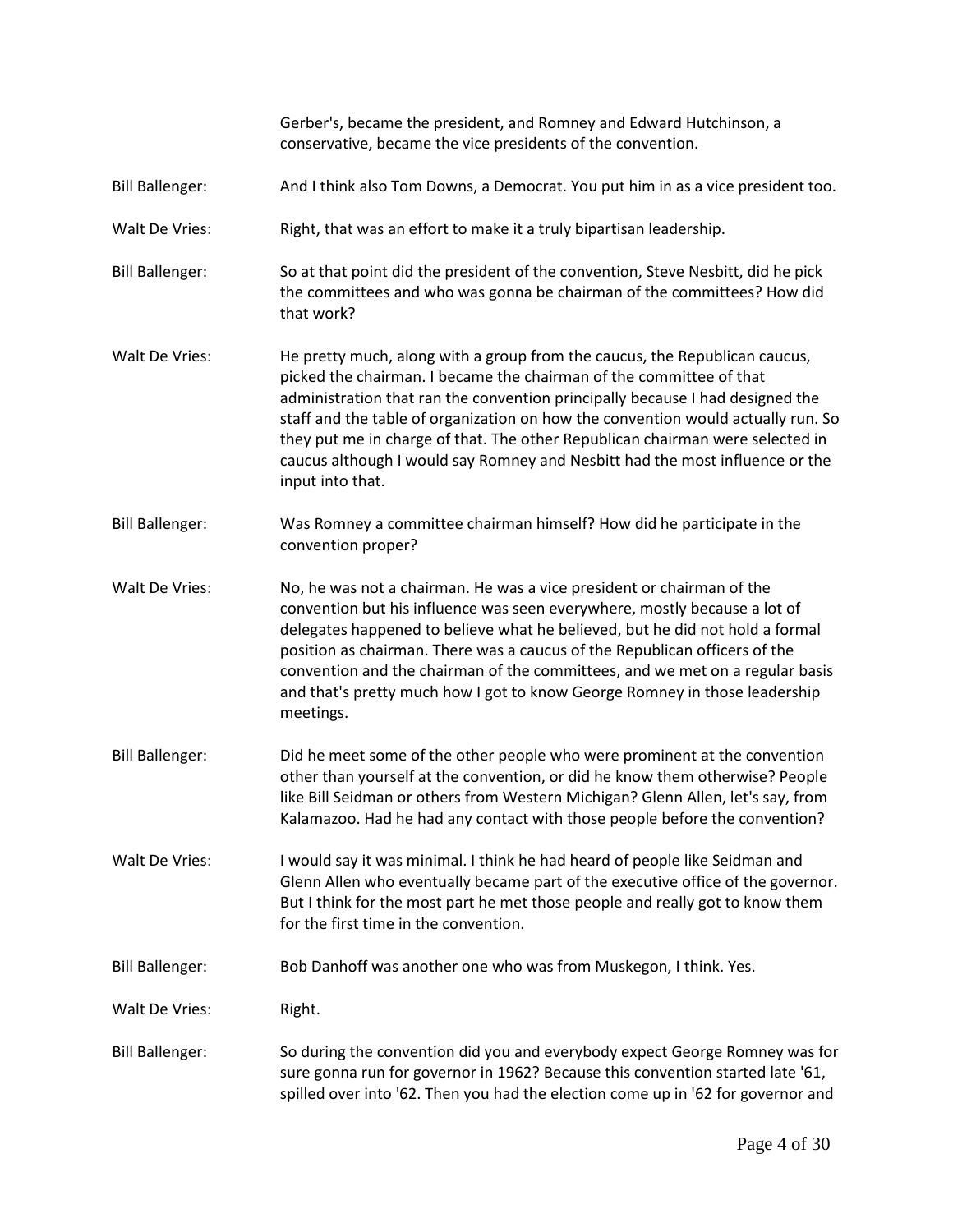Romney decides he's gonna run. Was that a surprise? Was it a shock when he announced? Or was everybody saying, "Well, what did you expect?" Walt De Vries: Well it was not a surprise to me because he asked me to write a strategy memo at the end of 1961 on how his campaign would be run in 1962 for governor. I think for most of the progressive Republicans, the younger, they thought he was going to run. I think the older, more rural delegates didn't want him to run, and then of course the days leading up to his decision, the Democrats, particularly those at the Democrats in the convention were poo-pooing the whole idea, particularly when he decided he was gonna fast and decide whether or not and people thought that was phony but it was not phony. He did decide to run. You saw the results of that. Bill Ballenger: Right. One thing that he became a champion of as far as I'm concerned or I've been told was the idea that there should be a civil rights department, a freestanding, separate, autonomous civil rights department. The first, I think, any state had in the country, in the constitution. It should be written in the constitution. Was that primarily George Romney's idea? And if it was, do you think it's because of his Mormonism and the fact that he was perhaps sensitive that Mormons were viewed as being antipathetic to African Americans? They wouldn't allow them to become priests in the Mormon church and he wanted to show the public, "Look, I'm a different kind of Mormon or I'm a Mormon who has great sympathy for African Americans and I want to help them and I'm for civil rights"? What do you think? Walt De Vries: Bill, all of the above. You just made the argument that Romney made in the constitutional convention. That was principally his. It was unheard of, as you say. No other state had done it but to make it as part of the constitution, the civil rights commission, and I think since that time, many other states have adopted, and of course the federal government has adopted that position. Bill Ballenger: Right. Now he had you working already beginning in late 1961 while the convention was going on, on his nascent, not yet born campaign for governor the next year. Walt De Vries: No, no, let's put it this way. Bill Ballenger: Yes. Walt De Vries: I said, "George, do you want me to do a strategy memo on what it would be like to run for governor?" He said, "Okay, well go ahead and do it." It was not as though he came to me. Bill Ballenger: Well maybe you put the idea in his head. He never would have thought of it. Walt De Vries: No, no, no, no. He had that idea in his head.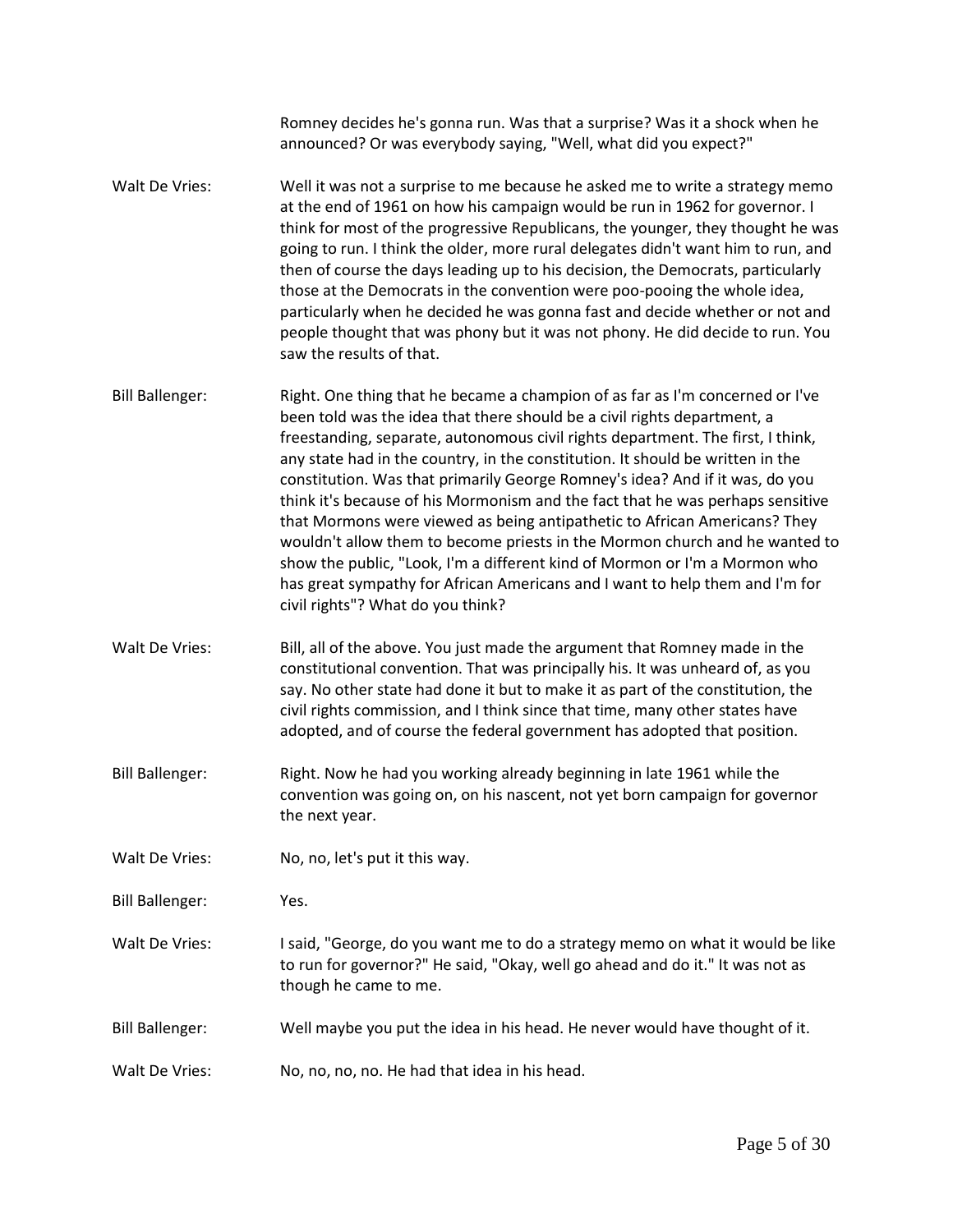| <b>Bill Ballenger:</b> | Okay.                                                                                                                                                                                                                                                                                                                                                                                                                                                                                                                                                                                                                                                                                                                                                                                                                                                                                                                                                                                                                                                           |
|------------------------|-----------------------------------------------------------------------------------------------------------------------------------------------------------------------------------------------------------------------------------------------------------------------------------------------------------------------------------------------------------------------------------------------------------------------------------------------------------------------------------------------------------------------------------------------------------------------------------------------------------------------------------------------------------------------------------------------------------------------------------------------------------------------------------------------------------------------------------------------------------------------------------------------------------------------------------------------------------------------------------------------------------------------------------------------------------------|
| Walt De Vries:         | Some of us had an idea that maybe he'd be president down the line too.                                                                                                                                                                                                                                                                                                                                                                                                                                                                                                                                                                                                                                                                                                                                                                                                                                                                                                                                                                                          |
| <b>Bill Ballenger:</b> | Sure. Well we'll get to that.                                                                                                                                                                                                                                                                                                                                                                                                                                                                                                                                                                                                                                                                                                                                                                                                                                                                                                                                                                                                                                   |
| Walt De Vries:         | Okay.                                                                                                                                                                                                                                                                                                                                                                                                                                                                                                                                                                                                                                                                                                                                                                                                                                                                                                                                                                                                                                                           |
| <b>Bill Ballenger:</b> | But in any event, at that point, you put this together. By the time you got<br>through putting together your memo and he decided to run, had he already<br>decided on the people at the convention like Seidman and Danhoff and Glenn<br>Allen, that they were the people he wanted to bring with him to Lansing if he<br>became governor? Do you think he kind of had that in mind?                                                                                                                                                                                                                                                                                                                                                                                                                                                                                                                                                                                                                                                                            |
| Walt De Vries:         | I think he had it in mind. He didn't articulate that, but one of the things that the<br>convention did in Michigan is bring new blood into the political system,<br>particularly to the Republican Party, and when he was elected governor, there<br>were five. Five of us delegates who ended up in the executive office of the<br>governor. He also, when he was at American Motors, had a wide span of<br>control. In other words I organized the executive office not along the traditional<br>patterns of a press secretary and a chief of staff, because to me a chief of staff<br>in the White House or in the governor's office means you're, in effect, the<br>president of the governor. Well George knew how to exercise his span of<br>control with four or five different people and he could handle it. So that is the<br>way eventually we organized the office of the governor and he placed people<br>like Danhoff, Dick Van Dusen, Glenn Allen, myself and others in the executive<br>office because he had worked with us in the convention. |
| <b>Bill Ballenger:</b> | Didn't he have kind of a secretary/gatekeeper, Peg Little?                                                                                                                                                                                                                                                                                                                                                                                                                                                                                                                                                                                                                                                                                                                                                                                                                                                                                                                                                                                                      |
| Walt De Vries:         | Peg Little.                                                                                                                                                                                                                                                                                                                                                                                                                                                                                                                                                                                                                                                                                                                                                                                                                                                                                                                                                                                                                                                     |
| <b>Bill Ballenger:</b> | She wasn't the chief of staff in the traditional sense like you say, but if anybody<br>had any control over who actually opened the door into the inner sanctum of<br>the governor's office, it was her, right?                                                                                                                                                                                                                                                                                                                                                                                                                                                                                                                                                                                                                                                                                                                                                                                                                                                 |
| Walt De Vries:         | It was Peg. I mean, she controlled his lunch. Did he need money to go on a trip?<br>She took care of that. She pretty much ran the thing. In order to get to George,<br>you had to go through Peg.                                                                                                                                                                                                                                                                                                                                                                                                                                                                                                                                                                                                                                                                                                                                                                                                                                                              |
| <b>Bill Ballenger:</b> | Right, but the five or six of you who had your various spheres of influence, you<br>would all huddle and have meetings and decide overall what needed to be<br>done, what was the tone, and then one by one if you had to go see him, you'd<br>go through Peg to go see and talk directly to the governor, right?                                                                                                                                                                                                                                                                                                                                                                                                                                                                                                                                                                                                                                                                                                                                               |
| Walt De Vries:         | Right.                                                                                                                                                                                                                                                                                                                                                                                                                                                                                                                                                                                                                                                                                                                                                                                                                                                                                                                                                                                                                                                          |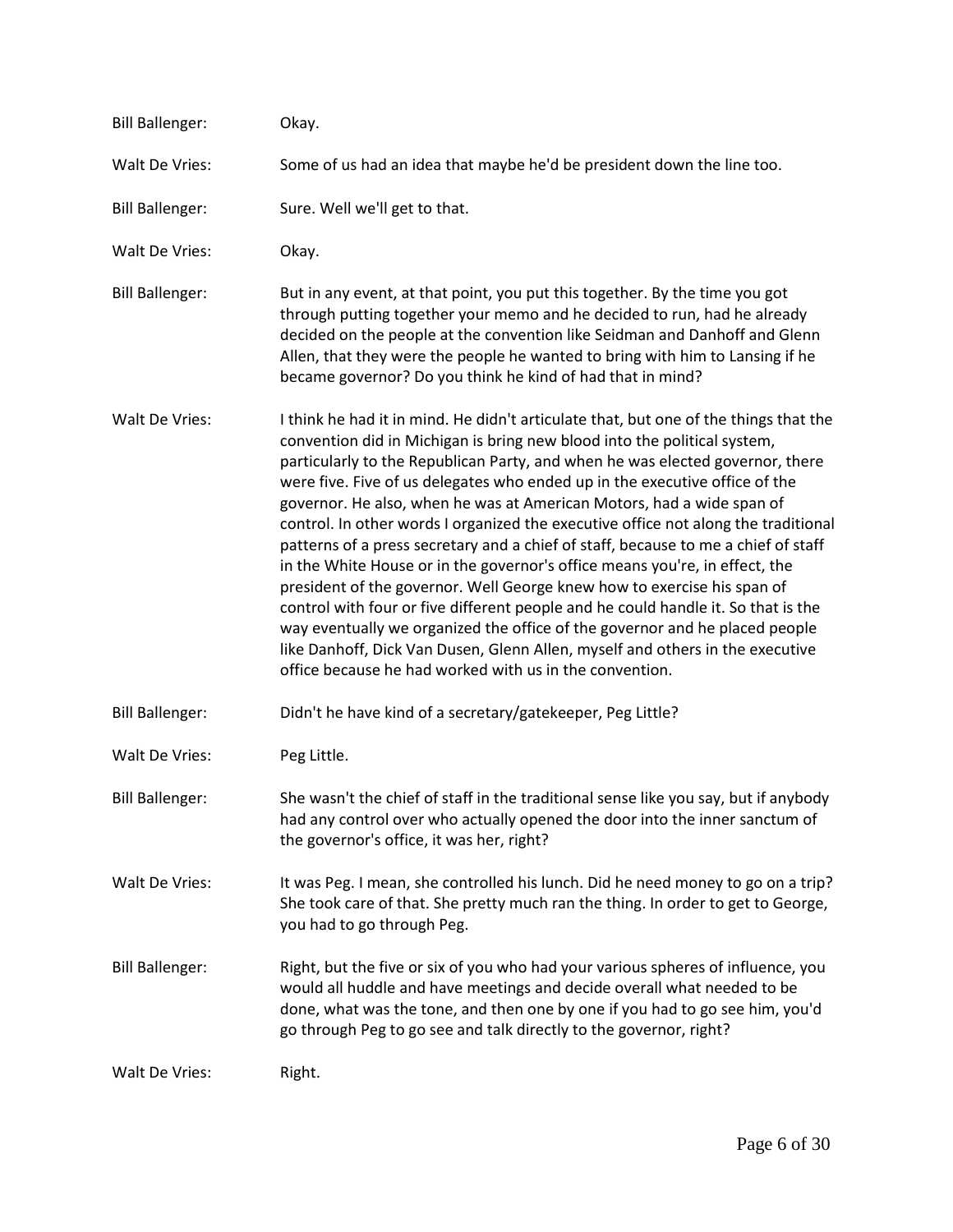| <b>Bill Ballenger:</b> | Yeah.                                                                                                                                                                                                                                                                                                                                                                                                                                                                                                                                                                                                                                                                                                                                             |
|------------------------|---------------------------------------------------------------------------------------------------------------------------------------------------------------------------------------------------------------------------------------------------------------------------------------------------------------------------------------------------------------------------------------------------------------------------------------------------------------------------------------------------------------------------------------------------------------------------------------------------------------------------------------------------------------------------------------------------------------------------------------------------|
| Walt De Vries:         | We really had direct access. It wasn't a matter of having to go in through a chief<br>of staff. Really, Peg would just facilitate it, but the decisions were made by a<br>group.                                                                                                                                                                                                                                                                                                                                                                                                                                                                                                                                                                  |
| <b>Bill Ballenger:</b> | There was a woman named Lucille Kaplinger. Didn't she work for Steve Nesbitt<br>when he was chairman of the convention and it was in the office right next to<br>yours when you were chairman of administration and then she followed the<br>governor to Lansing and she ended up working, I think, in legislation and<br>eventually she took it over.                                                                                                                                                                                                                                                                                                                                                                                            |
| Walt De Vries:         | Yeah, she became the legislative assistant.                                                                                                                                                                                                                                                                                                                                                                                                                                                                                                                                                                                                                                                                                                       |
| <b>Bill Ballenger:</b> | Right.                                                                                                                                                                                                                                                                                                                                                                                                                                                                                                                                                                                                                                                                                                                                            |
| Walt De Vries:         | Then eventually was in charge of relationships with the legislature. I mean, a<br>really difficult job.                                                                                                                                                                                                                                                                                                                                                                                                                                                                                                                                                                                                                                           |
| <b>Bill Ballenger:</b> | Very much so. I think Bob Danhoff had that job originally and then he went over<br>to the legal side when Dick Van Dusen left and Lucille took his place. Well okay.<br>So George Romney's governor. You set up his office. The Republicans control<br>the legislature for that first two years of his tenure, 1963 and '64. How did the<br>governor get along with the legislature? A lot of those legislators who couldn't<br>run for con con, as you said, were kind of the old style establishment, rural<br>people that were part of the conservative faction of Republicans in the<br>convention. So did he have a feeling of deja vu all over again? I've seen these<br>people before or these types of people? How did he work with them? |
| Walt De Vries:         | Well it wasn't what you'd call a loving relationship. I mean, he knew how to deal<br>with these people and he could, and of course in the first few months that we<br>were in office, we had a vote on the convention result which was a new<br>constitution.                                                                                                                                                                                                                                                                                                                                                                                                                                                                                     |
| <b>Bill Ballenger:</b> | Right. Oh, yeah.                                                                                                                                                                                                                                                                                                                                                                                                                                                                                                                                                                                                                                                                                                                                  |
| Walt De Vries:         | This is sort of an aside but George decided that the passage of that constitution<br>was key to his success as governor. So he put it all on the line. For four months<br>he campaigned solidly for that constitution against some of the people in the<br>legislature who were opposed to it, and by getting that constitution, we were<br>able to reorganize the state government. He put me in charge of that. I still get<br>flack from that, as well as the state income tax and some other things, but had<br>we not had that constitution and had he not put his full weight behind it, it<br>would have been an entirely different administration.                                                                                        |
| <b>Bill Ballenger:</b> | Yeah, and by the way, the governor took office in January of 1963 and the vote<br>on con con was in March, wasn't it? I think it was just two months later and he'd                                                                                                                                                                                                                                                                                                                                                                                                                                                                                                                                                                               |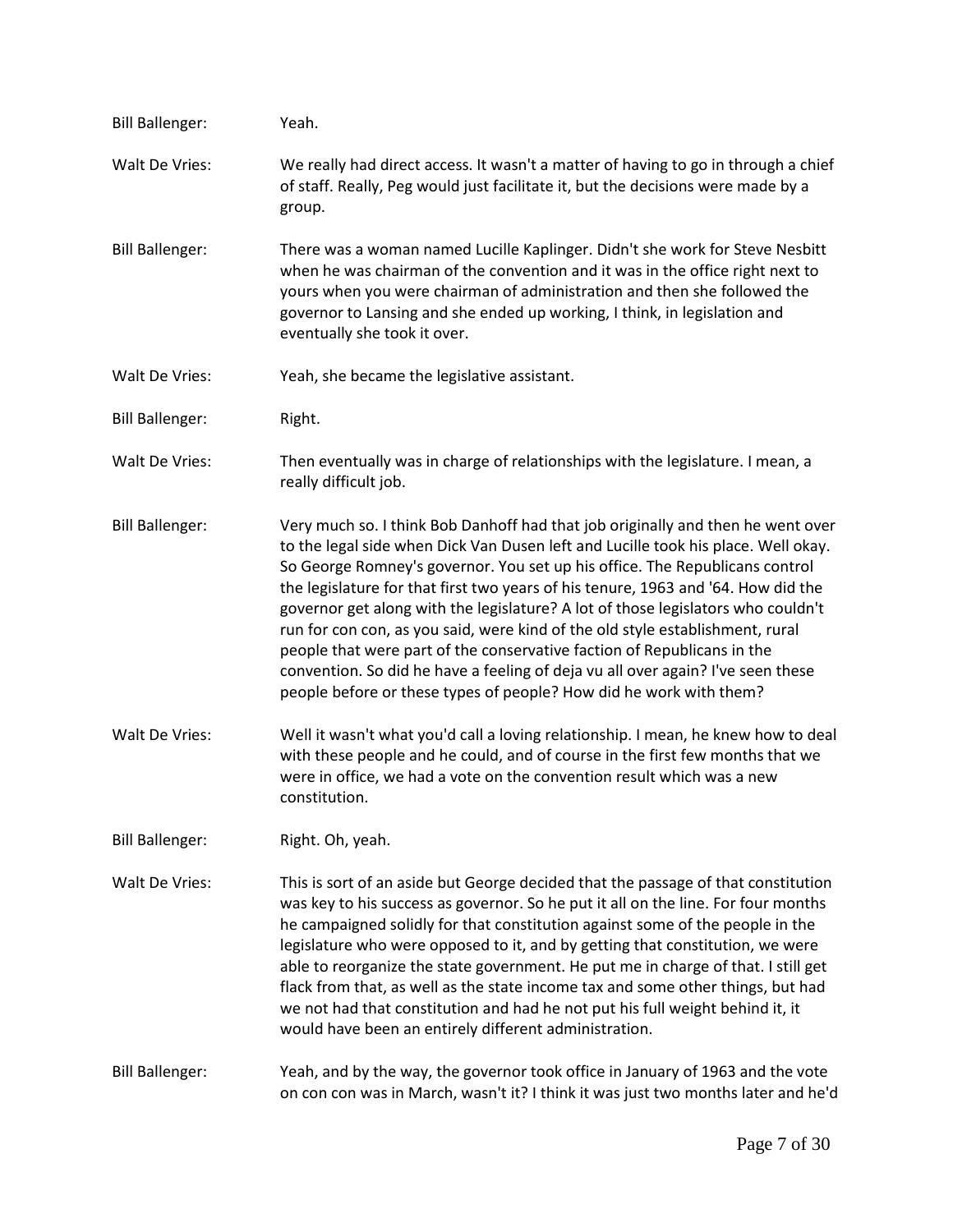been campaigning ever since he was elected the previous November, like you say, four months, and it only passed by 7,000 votes. Barely passed. I mean, think what it would've been like if it hadn't passed.

- Walt De Vries: Well think what it would've been like if he hadn't put his full weight behind it.
- Bill Ballenger: Absolutely.
- Walt De Vries: He got it passed and almost by himself and against a significant Republican and of course Democratic opposition.
- Bill Ballenger: Well let me ask you this. You mentioned that of course you were his executive assistant for administration and the Democrats were not yet in control of the legislature. That came the next year, and the constitution setup outlines, like there could be no more than 20 principle departments, but did you have to come up with the actual legislation that put in place what were the names of these departments?
- Walt De Vries: Yes. Well, the constitution required that the legislature do it but they wouldn't do it. Okay?
- Bill Ballenger: Okay, okay.
- Walt De Vries: So what I did was I called a meeting of the principle staff people like Van Dusen and like Glenn Allen and others and we went to Mackinac Island, and I told them, I said, "No phone calls, no visits, nothing. We're gonna spend three days and decide the principles of reorganization." 20 departments headed by a director reporting to the governor. All of the things, the policy decisions that had to be made. So at the end of the three days when we flew back from Mackinac, we had the bones or elements of the reorganization which eventually passed the legislature.
- Bill Ballenger: Okay, but now let me ask you this. You say the Republicans in the legislature in '63, '64, majority in each chamber, they were resistant but then in '64 the Democrats got elected big time. For the first time since before World War II, 1938, the Democrats took control of both the house and senate with huge majorities. Were they the ones that actually ended up passing the executive reorganization bills?
- Walt De Vries: It passed in 1965.
- Bill Ballenger: Well, that's under the Democrats.
- Walt De Vries: I know. Well, but there was no choice because the constitution required it.
- Bill Ballenger: Right.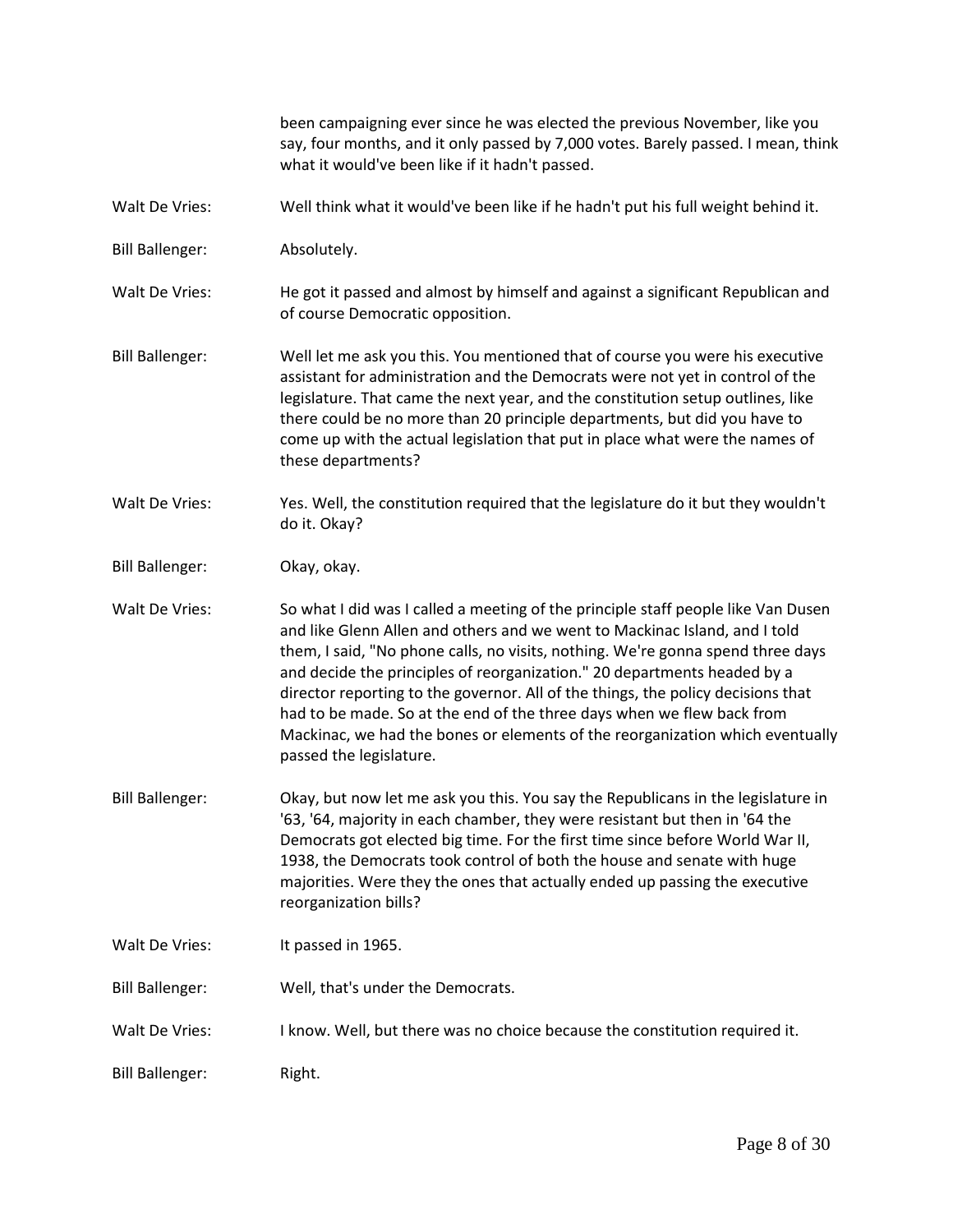| Walt De Vries:         | And if the governor didn't do it, the legislature was supposed to do it and they<br>wouldn't do it, so that was the way we got it through. You're facing a deadline.<br>You have to pass it.                                                                                                                                                                                                                                                                                                                                                                                                                                                                                                                                                                                                    |
|------------------------|-------------------------------------------------------------------------------------------------------------------------------------------------------------------------------------------------------------------------------------------------------------------------------------------------------------------------------------------------------------------------------------------------------------------------------------------------------------------------------------------------------------------------------------------------------------------------------------------------------------------------------------------------------------------------------------------------------------------------------------------------------------------------------------------------|
| <b>Bill Ballenger:</b> | But Romney himself must have been pretty cooperative in this effort.                                                                                                                                                                                                                                                                                                                                                                                                                                                                                                                                                                                                                                                                                                                            |
| Walt De Vries:         | Oh yeah.                                                                                                                                                                                                                                                                                                                                                                                                                                                                                                                                                                                                                                                                                                                                                                                        |
| <b>Bill Ballenger:</b> | Yeah.                                                                                                                                                                                                                                                                                                                                                                                                                                                                                                                                                                                                                                                                                                                                                                                           |
| Walt De Vries:         | He had a rule that if any legislator came into the executive office, he would see<br>him or her immediately and Peg Little was instructed to bring the legislator right<br>in to see the governor. He did that as well as something we called the Citizens'<br>Day. Every Thursday morning you could come into the governor's office and you<br>could see him for 10 minutes. It doesn't matter who you were, and when you<br>came in and sat down across from the governor, the state trooper would be<br>sitting there and the engineering department at the University of Michigan fixed<br>the little setup where he would push the button and you could see the 10<br>minutes go, and when the 10 minutes was up, the bell would ring, the governor<br>would stand up and you would leave. |
| Walt De Vries:         | Well, one thing that happened was every state department head was in his<br>office on Thursday morning because the governor, if somebody came in to say<br>something about welfare, he would call up the department.                                                                                                                                                                                                                                                                                                                                                                                                                                                                                                                                                                            |
| <b>Bill Ballenger:</b> | If the Director wasn't there was not good.                                                                                                                                                                                                                                                                                                                                                                                                                                                                                                                                                                                                                                                                                                                                                      |
| Walt De Vries:         | If the Director was not there or didn't answer the phone there was hell to pay.<br>But that was the sort of openness that he felt he needed to do with the<br>legislature as well as with citizens.                                                                                                                                                                                                                                                                                                                                                                                                                                                                                                                                                                                             |
| <b>Bill Ballenger:</b> | Well was a fantastic public relations ploy I'd say by the governor. I'm saying I<br>think he was sincere but it had to be really great. Was the news media allowed<br>to sit in on these sessions where the citizen came in or not?                                                                                                                                                                                                                                                                                                                                                                                                                                                                                                                                                             |
| Walt De Vries:         | I don't remember that they even ever asked.                                                                                                                                                                                                                                                                                                                                                                                                                                                                                                                                                                                                                                                                                                                                                     |
| <b>Bill Ballenger:</b> | Big deal.                                                                                                                                                                                                                                                                                                                                                                                                                                                                                                                                                                                                                                                                                                                                                                                       |
| Walt De Vries:         | But I think the answer would have been no. I mean this is your 10 minutes with<br>the Governor.                                                                                                                                                                                                                                                                                                                                                                                                                                                                                                                                                                                                                                                                                                 |
| <b>Bill Ballenger:</b> | But they wrote about it a lot, a lot. I mean about the fact that this was<br>happening. Right?                                                                                                                                                                                                                                                                                                                                                                                                                                                                                                                                                                                                                                                                                                  |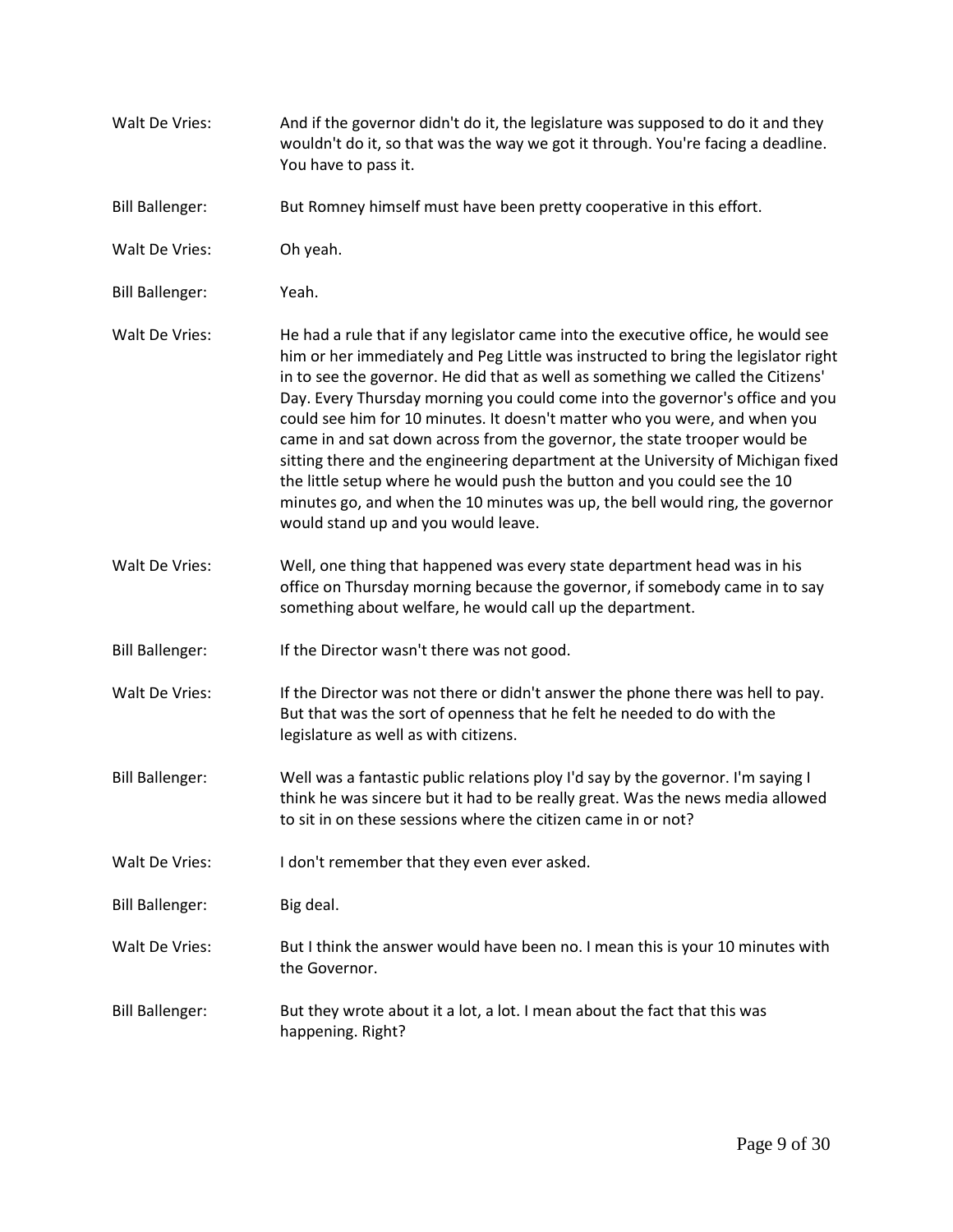| Walt De Vries:         | But a lot of it was personal problems with welfare and social security, people in<br>prison and so on. So I guess we felt I don't remember now exactly how that<br>went. That this identity be private.                                                                                                                                                                                                                                                                                                                                                                                            |
|------------------------|----------------------------------------------------------------------------------------------------------------------------------------------------------------------------------------------------------------------------------------------------------------------------------------------------------------------------------------------------------------------------------------------------------------------------------------------------------------------------------------------------------------------------------------------------------------------------------------------------|
| <b>Bill Ballenger:</b> | Was George Romney himself the person who really came up with this idea or<br>was it a collegial thing between, the five or six of you on his main staff and him<br>or what? Can you remember?                                                                                                                                                                                                                                                                                                                                                                                                      |
| Walt De Vries:         | It was my idea.                                                                                                                                                                                                                                                                                                                                                                                                                                                                                                                                                                                    |
| <b>Bill Ballenger:</b> | Well don't be bashful, that's okay. But he bought it.                                                                                                                                                                                                                                                                                                                                                                                                                                                                                                                                              |
| Walt De Vries:         | He bought it.                                                                                                                                                                                                                                                                                                                                                                                                                                                                                                                                                                                      |
| <b>Bill Ballenger:</b> | And he thought it was a great idea. I think it was inspired. I don't think any<br>governor has done it since. Right?                                                                                                                                                                                                                                                                                                                                                                                                                                                                               |
| Walt De Vries:         | No I don't think so.                                                                                                                                                                                                                                                                                                                                                                                                                                                                                                                                                                               |
| <b>Bill Ballenger:</b> | Did he keep it going indefinitely? I don't think he did indefinitely.                                                                                                                                                                                                                                                                                                                                                                                                                                                                                                                              |
| Walt De Vries:         | I think it was dropped after a couple of years.                                                                                                                                                                                                                                                                                                                                                                                                                                                                                                                                                    |
| <b>Bill Ballenger:</b> | Couple of years.                                                                                                                                                                                                                                                                                                                                                                                                                                                                                                                                                                                   |
| Walt De Vries:         | But you see the point was that people knew if they wanted to see the governor,<br>they could. It was the same sort of thing was set up in the campaign. We had<br>him campaigning block by block. He would criss-cross across the block. And so<br>people would say "You never would know when George Romney might show up<br>at your door." And then put it we made commercials about that TV<br>commercials. Now you never can expect when you know that there is the<br>governor maybe out the door. And for many he get a lot of door to door<br>campaigning. But the whole idea was openness. |
| <b>Bill Ballenger:</b> | Right.                                                                                                                                                                                                                                                                                                                                                                                                                                                                                                                                                                                             |
| Walt De Vries:         | Which was also the case in the convention.                                                                                                                                                                                                                                                                                                                                                                                                                                                                                                                                                         |
| Walt De Vries:         | I felt because of my experience in the legislature that it was nearly not open<br>enough. So we televised the all of the convention proceedings were televised.<br>All the meetings were open. That was a way I guess of my saying. The legislature<br>really ought to open up more. But the Governor Romney really agreed and push<br>that as well.                                                                                                                                                                                                                                               |
| <b>Bill Ballenger:</b> | Let me ask you one more question about that 1965-66 legislature controlled by<br>the Democrats by huge margins. They passed a lot of legislation that had been<br>pent up in their souls for years and they were out of power hadn't controlled                                                                                                                                                                                                                                                                                                                                                    |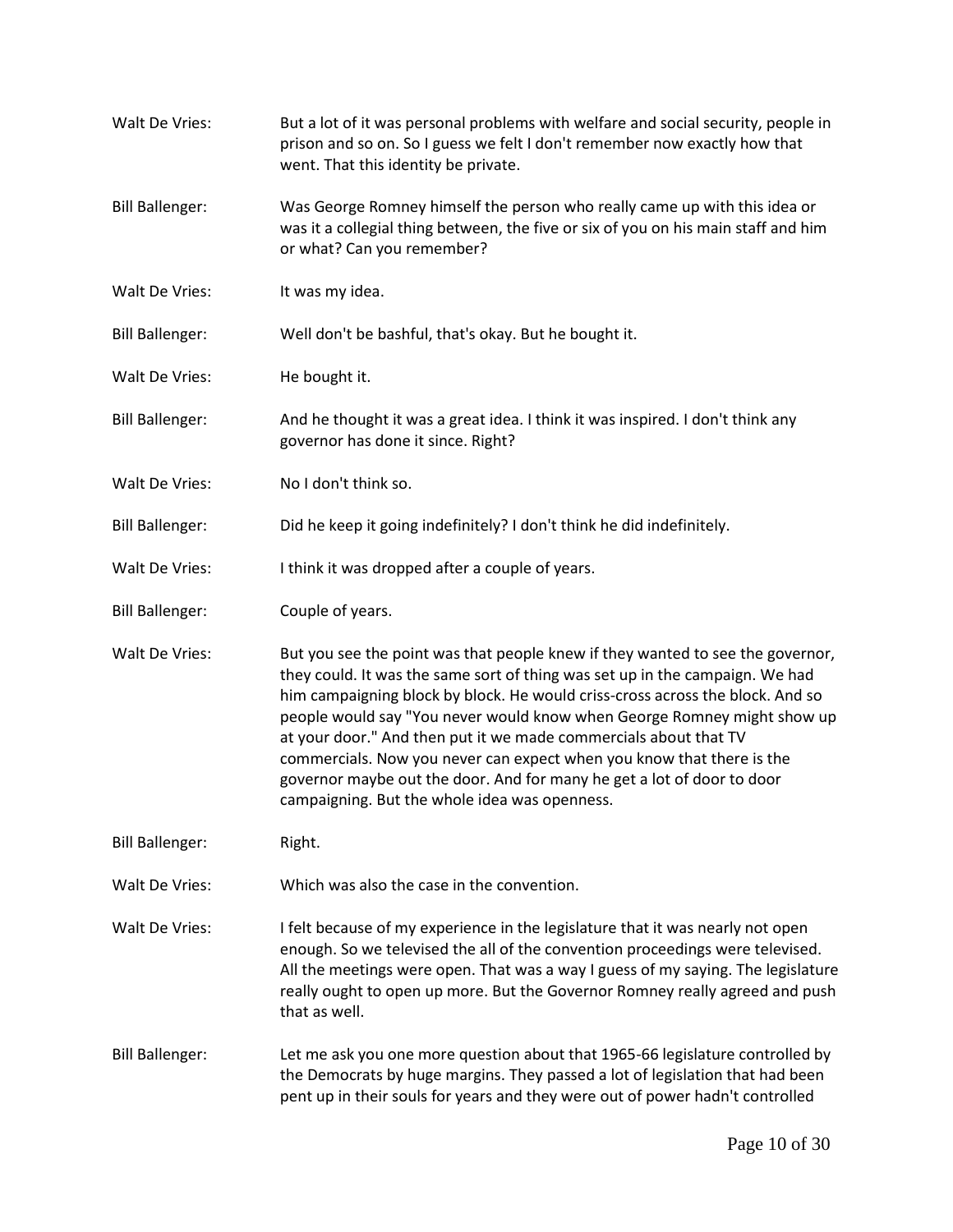the legislature at all. A lot it of labor and union, oriented type legislation stuff. Like what might be called prevailing wage which was a controversial issue where public institutions have to pay contractors a prevailing wage negotiated through collective bargaining for building projects rather than maybe the lowest bidder and that by the way has now been repealed in Michigan.

Bill Ballenger: But George Romney signed that bill. He signed prevailing wage legislation and some other heavily union heavily Democratic legislation. I know that George Romney was famous for trying to crash union picnics and climbing over fences. He wanted to appeal to the working man. Do you think again this was his attempt to show you know I can work with anybody. I can work with these majority Democrats and these unions and I can show them I'm not going to be some hidebound negative opponent and veto stuff and make them try and override my veto. I'm not going to do that. What do you think about?

- Walt De Vries: That's exactly what he said. Now the theory, the argument within the staff was a veto is a defeat. If you have to defeat something that means you couldn't work with the legislature to pass it. So we always took the position. That let's work along with the legislature. Let's get what we can. But let's not veto as much as we can. And I think that that was his philosophy behind his saying some of that legislation.
- Bill Ballenger: Let's backtrack a little bit. Let's go back to 1962. Let's go back to the campaign he ran against John Sweeney. Okay. He debated John Sweeney.
- Walt De Vries: And lost.
- Bill Ballenger: Well I'm now going to ask you about that. How many debates did he have. What happened were you there?
- Walt De Vries: Yeah of course there were three debates. We lost two of them. Because we assumed that Romney would just overpower John Swainson and it was wrong. He didn't. Swainson ran all over him. For two debates. The third debate I think we won. But by this time Romney knew what he was doing. But to go into a debate situation and just assume that you have a high powered guy like Romney against John Swainson. We just made a bad tactical error.
- Bill Ballenger: Well you say we but I mean obviously Romney himself must have been pretty overconfident. He thought he could just steamroll Swainson.
- Walt De Vries: He came out and he said Walt, the best thing about this debate is it's over. And that tells you right there.
- Bill Ballenger: Well what was it like on campaign night election general election night. It was a Statler hotel in Detroit, I'm not sure. When you found that Romney in fact did win. I think he won by about 80,000 votes statewide. It was decisive but it certainly wasn't a rout. What was the feeling there and what was the feeling of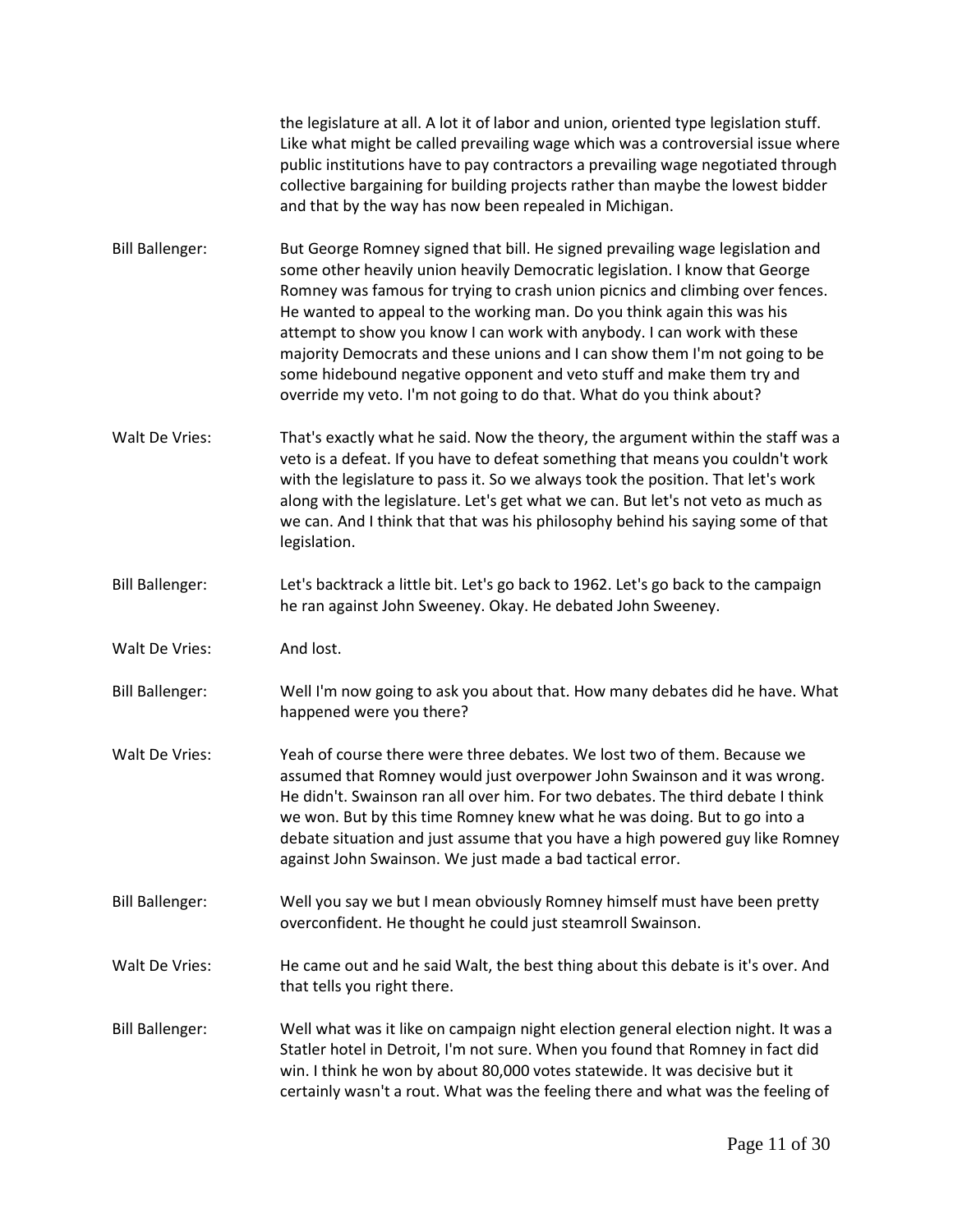those of you knew okay, we're going to have to go do something now in Lansing?

- Walt De Vries: Well we did set up a system that we called weather-vane precincts. These are precincts around the state who always went at the way that statewide results were.
- Bill Ballenger: Okay.

Walt De Vries: We were polling in those states and getting election results from them. So we knew pretty well that we were going to win or if we thought we were going to win. We used that system throughout three different elections. Although it was hard to believe that we had won that election. And then I guess the next day or two days later. Bob Danhoff and I think Bill Seidman and I drove to Lansing and we got out of the car and stood in front of the state capitol and said okay, now we got it what the hell do we with it?

Bill Ballenger: Well you didn't have much time left before you had to really hit the ground running and make up your mind. But look you mentioned the weather vane precinct. Wasn't this really the beginning and you already put it in place to a certain extent of the ticket-splitter philosophy. Which became a book that you co-authored with another political science named V. Lance Tarrance.

Walt De Vries: All right.

Bill Ballenger: Right? And published a few years later. But you actually use that and you put it into effect in 1962 for the first time. Right?

- Walt De Vries: Well the conventional wisdom at that time was, if you tell me that you're an independent. That means you vote independent. What does that mean? We've figured out that a lot of people who call themselves independent aren't really independent at all. They vote straight Republican or straight Democrat. The only way I know if you are truly independent is if you split your ticket between the candidates of the two parties then I know you're exercising independents. So instead of using the old traditional. What you thought of yourself. We used how do you behave. And then we polled those people on the phone. A lot of Democrats who would split off occasionally for Republicans. So we concentrated on people who would make the split. And that's the way we won in '62. And of course in '64 with Goldwater on the ticket. That was the key to that victory.
- Bill Ballenger: Explain a little bit more about that because Barry Goldwater was very conservative. At least he was thought to be at the time. You went to the national convention did you, with George Romney in San Francisco's Cow Palace? I believe, where Nelson Rockefeller was shouted down by the delegates.

Walt De Vries: I'll never forget it.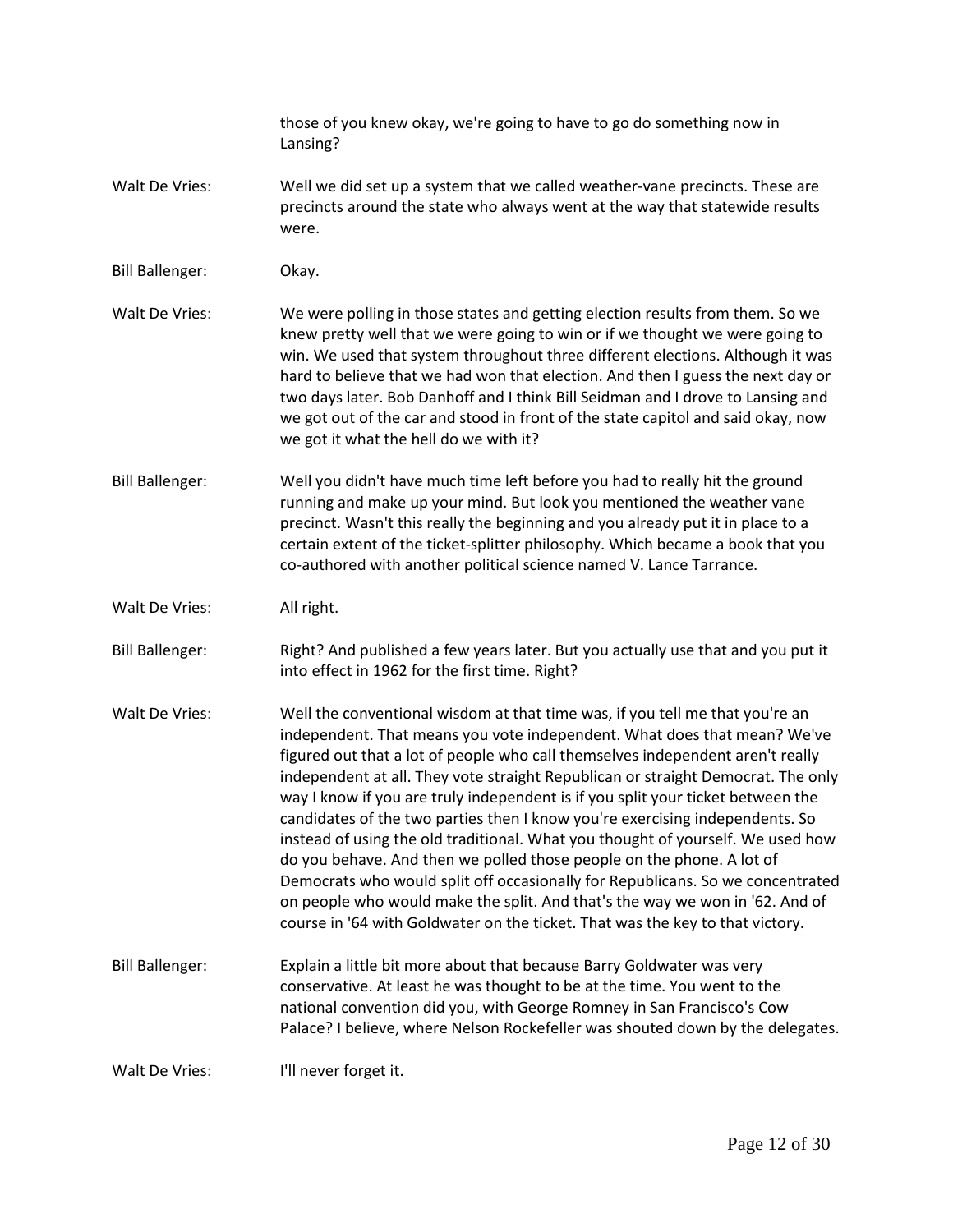| <b>Bill Ballenger:</b> | And you knew that if Goldwater the nominee he's going to be running for<br>president in Michigan while your boss George Romney is running for re-election<br>as governor. Were you thinking at the time we are doomed?                                                                                                                                                                                                                                                                                                                                                                                                                                                                                                                                                                                                                                                                               |
|------------------------|------------------------------------------------------------------------------------------------------------------------------------------------------------------------------------------------------------------------------------------------------------------------------------------------------------------------------------------------------------------------------------------------------------------------------------------------------------------------------------------------------------------------------------------------------------------------------------------------------------------------------------------------------------------------------------------------------------------------------------------------------------------------------------------------------------------------------------------------------------------------------------------------------|
| Walt De Vries:         | Yes.                                                                                                                                                                                                                                                                                                                                                                                                                                                                                                                                                                                                                                                                                                                                                                                                                                                                                                 |
| <b>Bill Ballenger:</b> | You really thought it was that bad.                                                                                                                                                                                                                                                                                                                                                                                                                                                                                                                                                                                                                                                                                                                                                                                                                                                                  |
| Walt De Vries:         | It was bad. Matter of fact the polling showed us that it was that bad. And the<br>only way we could win was to get people to split their tickets because they were<br>going to vote for Johnson. Which they did. And then get them to vote for<br>Romney. But it was far deeper than that with Romney and go on. It was a civil<br>rights matter. And if you think that people are concerned about Trump today in<br>the Republican Party if you think back to 1964 and Goldwater, while the result<br>was a crushing defeat for Goldwater which after that Romney and Eisenhower<br>and Rockefeller and Scranton and others put together what was called the<br>Republican Coordinating Committee to put the Republican Party back together,<br>which they did. And in 1966 you could see the results of that with the big<br>Republican victories all over the country and especially in Michigan. |
| <b>Bill Ballenger:</b> | You mentioned Eisenhower. And that reminds me I forgot to ask you earlier.<br>When we were talking about the Constitutional Convention. Didn't Eisenhower<br>come and address the Constitutional Convention?                                                                                                                                                                                                                                                                                                                                                                                                                                                                                                                                                                                                                                                                                         |
| Walt De Vries:         | Sure.                                                                                                                                                                                                                                                                                                                                                                                                                                                                                                                                                                                                                                                                                                                                                                                                                                                                                                |
| <b>Bill Ballenger:</b> | In Lansing.                                                                                                                                                                                                                                                                                                                                                                                                                                                                                                                                                                                                                                                                                                                                                                                                                                                                                          |
| Walt De Vries:         | He came the one on one of the first days of the convention. And his message<br>was. Don't try to amend this constitution with a whole lot of amendments. He<br>says "Write a new constitution. And let people vote on the entire Constitution."<br>Which I think that changed the attitude and the opinion of many of the<br>Republican delegates because that's what eventually we did. And it was at that<br>time I met for the first time my longtime friend David Broder of the Washington<br>Post who came to cover Romney because they thought he might be a<br>presidential candidate.                                                                                                                                                                                                                                                                                                        |
| <b>Bill Ballenger:</b> | Right.                                                                                                                                                                                                                                                                                                                                                                                                                                                                                                                                                                                                                                                                                                                                                                                                                                                                                               |
| Walt De Vries:         | As well as the gubernatorial candidate.                                                                                                                                                                                                                                                                                                                                                                                                                                                                                                                                                                                                                                                                                                                                                                                                                                                              |
| <b>Bill Ballenger:</b> | Well the argument was the 1908 constitution, the old constitution the one you<br>were meeting on. Some of these delegates simply wanted to tack on<br>amendments to it and Eisenhower basically said no no just forget about it. Write<br>a new constitution and you're saying his argument really kind of carried the day.                                                                                                                                                                                                                                                                                                                                                                                                                                                                                                                                                                          |
| Walt De Vries:         | No doubt about it.                                                                                                                                                                                                                                                                                                                                                                                                                                                                                                                                                                                                                                                                                                                                                                                                                                                                                   |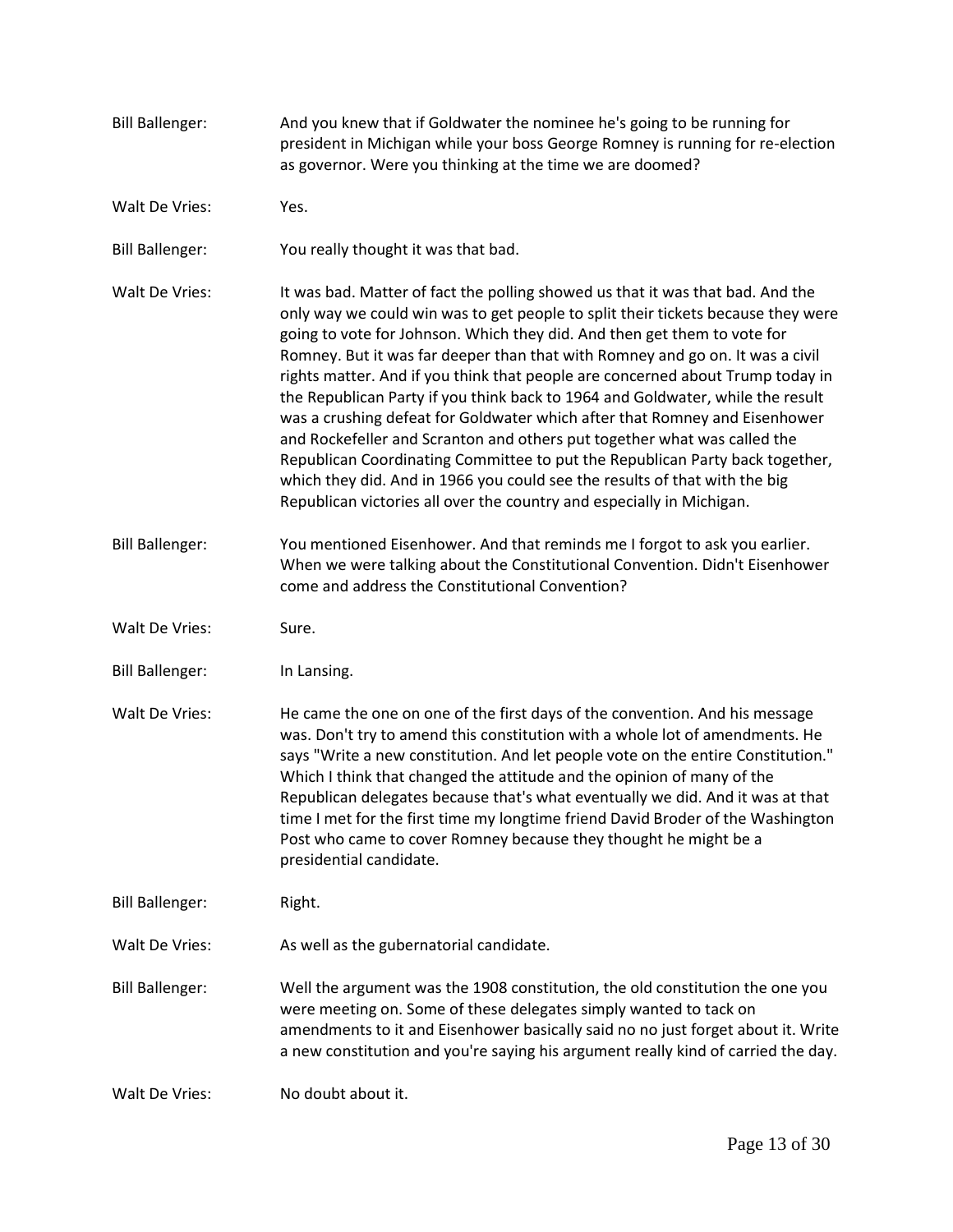Bill Ballenger: We get to 1964, you put the ticket-splitter philosophy weather-vane precincts into effect. You try to resist what's happening at the top of the ticket to Barry Goldwater in Michigan who I think lost to Lyndon Johnson by over a million votes. And you were successful and the governor prevailed. Bill Ballenger: He was re-elected against Neil Staebler who had been a former Democratic state chairman and he was a Congressman at large. So he'd been elected statewide in Michigan right. That's right. And did they debate at all. Was there anything like that in 64? Walt De Vries: I don't really remember. Bill Ballenger: And I don't remember. Walt De Vries: I don't think that they did. Bill Ballenger: I think they did either. And that's kind of weird. You would have thought that would have happened. I'm not sure Staebler would have been a great debater from everything I knew about him. But I'm a little surprised that didn't happen. Bill Ballenger: Okay so Romney wins but then he faces this huge Democratic legislature we've already talked about that. So going forward George Romney has to look at. If I am going to be interested possibly in the presidency, I've got to show people that I'm just not lonesome George who can manage to survive myself against some bad things happening elsewhere. Republicans on the ticket. I've got to show I can pull Republicans into office on my coattails, right? Walt De Vries: That's right. Bill Ballenger: And so we're leading up to 1966. Which I think many Republicans at that time and even in years since regarded as almost the golden year for the Republican party because as far down. The Republican party was in nineteen sixty five and sixty six based on '64. They came roaring back in '66. What part did the ticketsplitter play in that or was it just kind of overcome by George Romney's coattails? Walt De Vries: It was a combination. We put together in 1966 what we called the action team, where Romney did not run just as an individual. He ran with Bob Griffin. Bill Ballenger: U.S. Senate, Bill Milliken as lieutenant governor. Walt De Vries: For the candidates for the State Administrative Board for the legislature. And at that time the national press was saying, "If Romney can win, those offices as well as congressional seats then he'll be a real possibility for president." Well he not only won that and the Senate and the five congressional districts and the legislature but did far more than what people were anticipating. And I think that in many ways set him up as a possible presidential candidate for that election.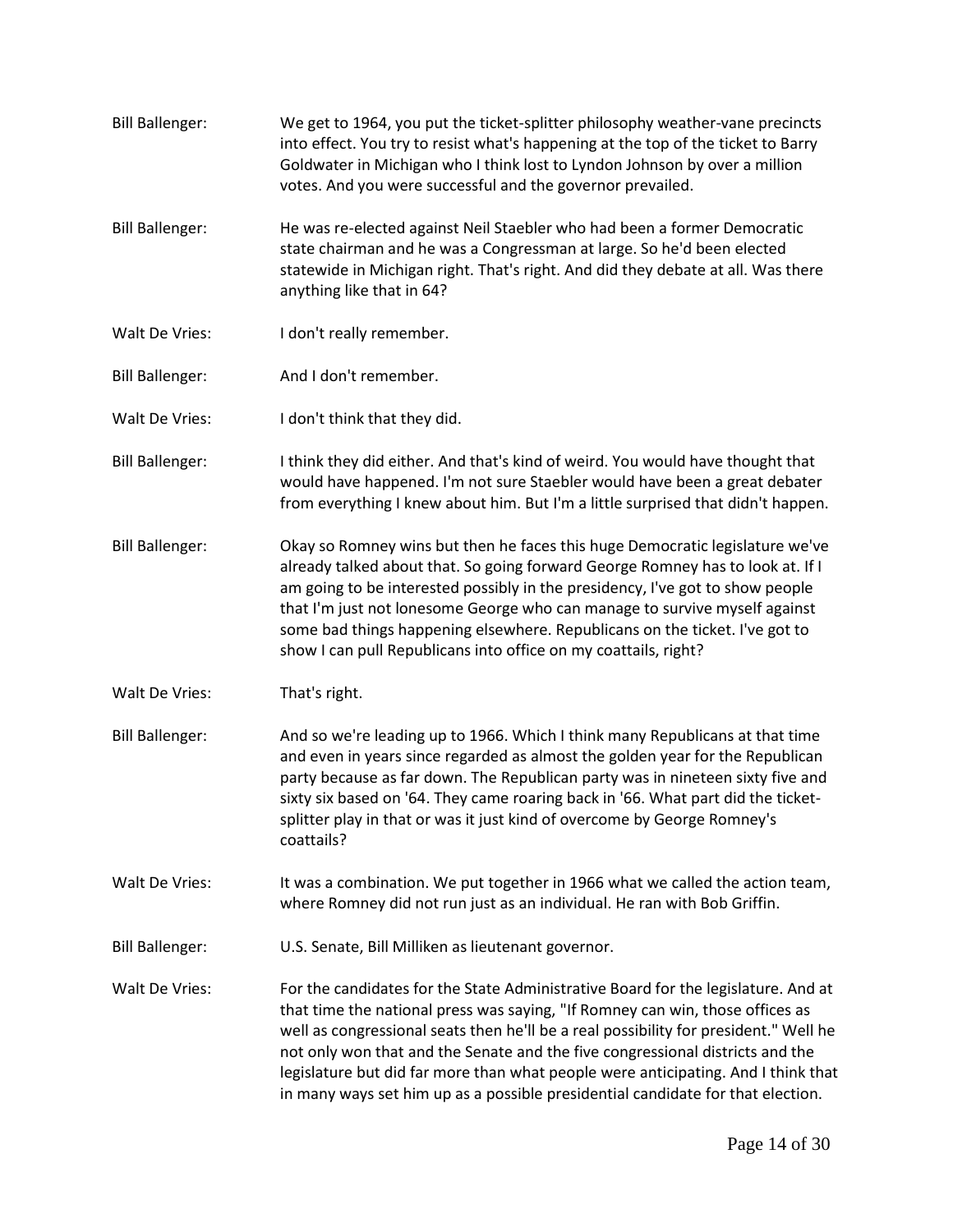| <b>Bill Ballenger:</b> | I think absolutely. Some of the comments from the national commentators<br>almost set him up to fail.                                                                                                                                                                                                                                                                                                                                                                                                                 |
|------------------------|-----------------------------------------------------------------------------------------------------------------------------------------------------------------------------------------------------------------------------------------------------------------------------------------------------------------------------------------------------------------------------------------------------------------------------------------------------------------------------------------------------------------------|
| Walt De Vries:         | Right.                                                                                                                                                                                                                                                                                                                                                                                                                                                                                                                |
| <b>Bill Ballenger:</b> | Setting the bar so high everyone was like are you kidding. He's not going to be<br>able to do this. But then he did it right?                                                                                                                                                                                                                                                                                                                                                                                         |
| Walt De Vries:         | Well he poured all the resources into a team effort. Rather than spending it all<br>on himself.                                                                                                                                                                                                                                                                                                                                                                                                                       |
| <b>Bill Ballenger:</b> | Do you think he had that strong feeling himself, that you know this is going to<br>help him personally in terms of his presidential ambitions or did he feel honestly<br>like for instance I tried to get along with this Democratic legislature in 1965-66.<br>But I really rather have Republicans controlling things there even though there<br>may be some Republicans I'm not exactly in sync with. What do you think?                                                                                           |
| Walt De Vries:         | I don't have an answer for that Bill. I don't know.                                                                                                                                                                                                                                                                                                                                                                                                                                                                   |
| Walt De Vries:         | I suspect there was. We knew that he was going to win. All right. There was no<br>doubt about that. So then the question becomes why do you spend all your<br>resources on him and make it a huge win? Or do you try to pull in other people<br>with you as well. And the decision to pull as many Republicans as we can into<br>this win. And it worked and it worked.                                                                                                                                               |
| <b>Bill Ballenger:</b> | Okay. We get to 1967 now that was a very important year. You probably know.<br>You had the Detroit riot, you had the passage of Michigan's first income tax. You<br>had George Romney going on a TV show in Detroit and claiming he was<br>brainwashed in Vietnam. I mean all these things happened within a couple of<br>months of each other in the summer of 1967. What do you remember? Let's<br>start with the Detroit riot. What do you remember about the Detroit riot that<br>really sticks out in your mind? |
| Walt De Vries:         | They were disastrous. And after it was over the governor put me in charge of a<br>task force. Consisting of the state police, the Detroit police, the sheriffs and so<br>on. One of the first things we discovered in looking at it is that they couldn't<br>even communicate with each other because of different frequencies on their<br>radio. So there was no way for the national guard to talk to the police and so on.<br>Which was just really just bad planning.                                             |
| Walt De Vries:         | The second point though was the way President Johnson got involved in that<br>thing and wouldn't help us. Know we kept asking for him to send to federalize<br>the national guard and he wouldn't do it.                                                                                                                                                                                                                                                                                                              |
| <b>Bill Ballenger:</b> | He wouldn't do it.                                                                                                                                                                                                                                                                                                                                                                                                                                                                                                    |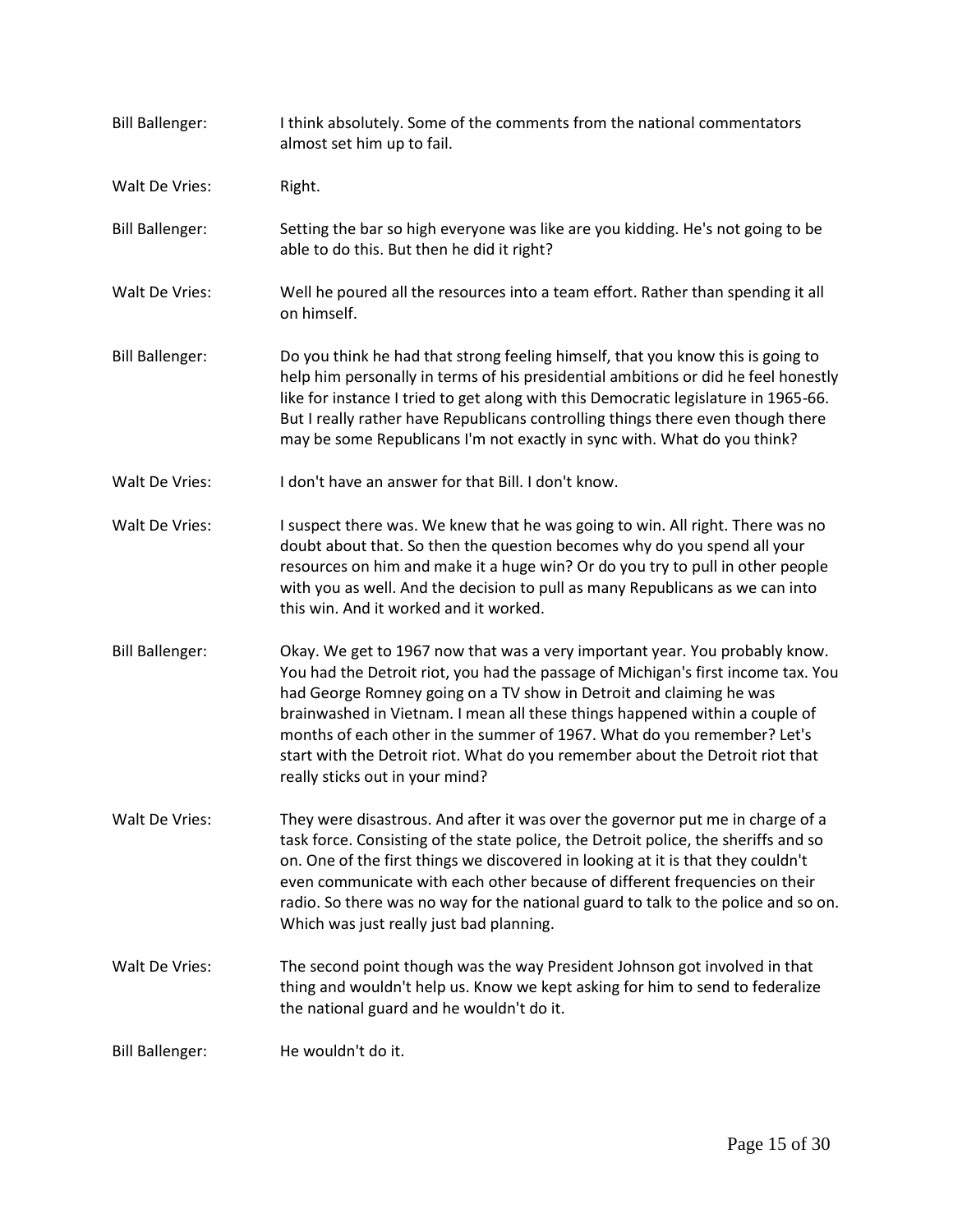- Walt De Vries: No he wouldn't do it. But that was because Johnson in the polls against Romney was losing or very close. I was audited three times by the IRS in nineteen sixty five sixty six and sixty seven because I think Johnson ordered the Romney staff to be audited.
- Bill Ballenger: You were yourself.
- Walt De Vries: There's no reason for me to be audited. How much money can you make in the office of the governor? But it was a tragic situation and we were not prepared for it. Just totally unprepared. Not just at the state level but particularly at the local level.
- Bill Ballenger: Did anything come out of the Detroit riot that was in any way shape or form good or resulted in anything positive?
- Walt De Vries: It raised the awareness of the people in the state about race relations and how bad they were in the Detroit area as well as of course statewide. But beyond that I'm not certain as to what I could say was really positive.
- Bill Ballenger: What about the state income tax now. Did you work on that behind the scenes and what was Romney's attitude at the time you finally got it passed. Because he actually had been a supporter of the idea of what he called fiscal integrity? I remember him giving speeches and saying that Michigan's tax structure was skewed and inequitable and needed to be reformed but that part of any reform should be an income tax. Which of course to some people is an anthem. They just knee jerk reflex saying no way no income tax so how did you deal with that. How did you deal with that?
- Walt De Vries: I think it was a unique effort. What we did is invite legislators Republican legislators to come up to Mackinac Island. When we flew them up there. They would stay in they would call the commissioners colleges or even in the governor's residence. When then the governor would take a morning or an afternoon and briefed them on the income tax and what it meant. And of course in the rest of the staff would entertain him at night at the local saloon where we would sing and drink and so on. But the point was that he had invited these legislators up to his own mansion or residence on the island to talk with him. And that was the basis of it. And I think that really worked because by the time they left the governor would ask them how do you feel about the income tax now.
- Walt De Vries: And many of them were convinced by this special kind of lobbying effort where you get the legislators by themselves. Get them out of Lansing up there and I think that that was the one of the reasons we got it passed. Not just that but.
- Bill Ballenger: Well it was kind of remarkable that it was a Republican majority Legislature that actually passed it with a Republican governor when it was the Republican Party that really mainly was the party resistant to an income tax at all up to that time.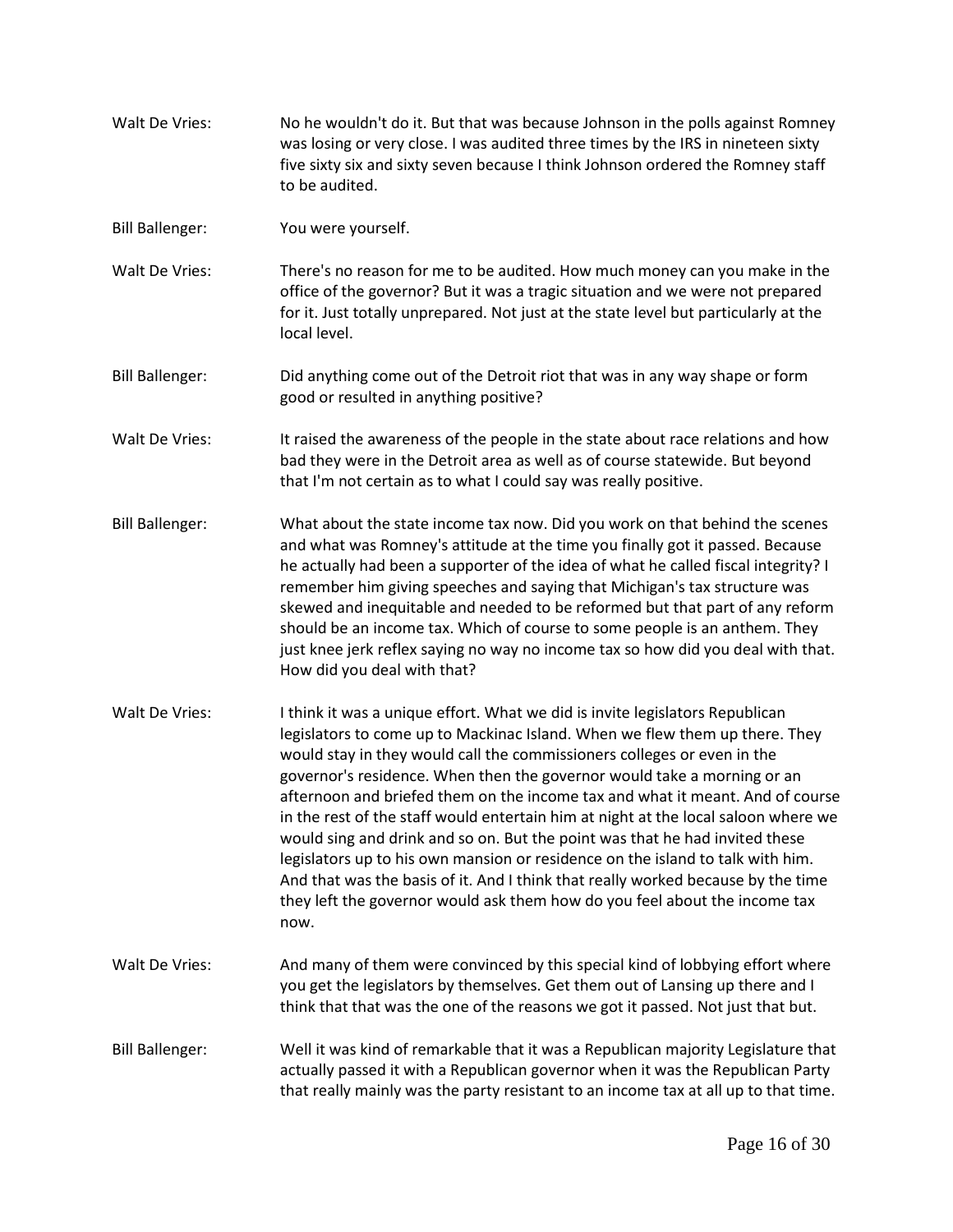|                        | You had G. Mennen Soapy Williams a Democratic governor all during the fifties<br>saying hey let's have an income tax here and the Republican legislature wouldn't<br>listen to.                                                                                                                                                                                                                                                                                                                                                      |
|------------------------|--------------------------------------------------------------------------------------------------------------------------------------------------------------------------------------------------------------------------------------------------------------------------------------------------------------------------------------------------------------------------------------------------------------------------------------------------------------------------------------------------------------------------------------|
| <b>Bill Ballenger:</b> | Finally, Romney, after five years, gets it. It's in effect. Well okay, so Romney at<br>this point, is starting to get organized for a presidential campaign. And he goes<br>on this Lou Gordon TV show in Detroit, and the subject of Vietnam comes up.<br>And Romney had gone on a trip to Vietnam as I understand it. And basically he<br>said on the Gordon show, "Whatever I thought or believed about American<br>policy on Vietnam in the past, I'm changing my mind. I think we were just<br>brainwashed. I was brainwashed." |
| <b>Bill Ballenger:</b> | And of course, I'm not sure the governor understood that brainwash at that<br>time, was really kind of a taboo word. It extends from the Korean war in which I<br>think you participated. The Manchurian Candidate, we remember the movie,<br>and what happened as far as you were concerned with George Romney? Were<br>you surprised? Did you wonder what happened? Why did he say this? What do<br>you think?                                                                                                                     |
| Walt De Vries:         | We were absolutely stunned and shocked, because none of us on the Romney<br>staff had ever heard him use the word or the concept of brainwash. And for<br>those of us who had been in Korea, we knew what that meant.                                                                                                                                                                                                                                                                                                                |
| Walt De Vries:         | And then for a while, nothing seemed to happen. Charlie Harmon was all upset<br>about it and others. And then probably within a week or two, one of the<br>national reporters picked it up, and pretty soon they had all picked it up.                                                                                                                                                                                                                                                                                               |
| Walt De Vries:         | And they kept running with it saying, "Well, this proves that he can't be<br>President if he can be brainwashed by the generals in Vietnam." It was a critical<br>moment in the campaign because from that point on in the polls at least,<br>Romney was starting to lose to Johnson. Where up to that point, he was even or<br>in some cases even stronger than Johnson had been.                                                                                                                                                   |
| <b>Bill Ballenger:</b> | Right. Charlie Harmon was the press secretary at that point, right. He succeeded<br>Dick Milliman, so isn't it perhaps true that Romney and maybe other governors,<br>if they weren't brainwashed, President Johnson certainly tried very hard to<br>brainwash them didn't he? He made a supreme effort.                                                                                                                                                                                                                             |
| Walt De Vries:         | Every time the governor has been in the national governor's conference,<br>Johnson would send the secretary of defense or somebody from his<br>administration, or he would come himself to argue that we need to send more<br>troops to Vietnam.                                                                                                                                                                                                                                                                                     |
| Walt De Vries:         | And you could almost always tell when the President was thinking about<br>sending more troops, 'cause he'd be lobbying the governors to get a resolution<br>supporting what he had done, and the governors did this for several years. And<br>then all of a sudden, Romney and Governor Hatfield of Oregon said, "Hey, wait a                                                                                                                                                                                                        |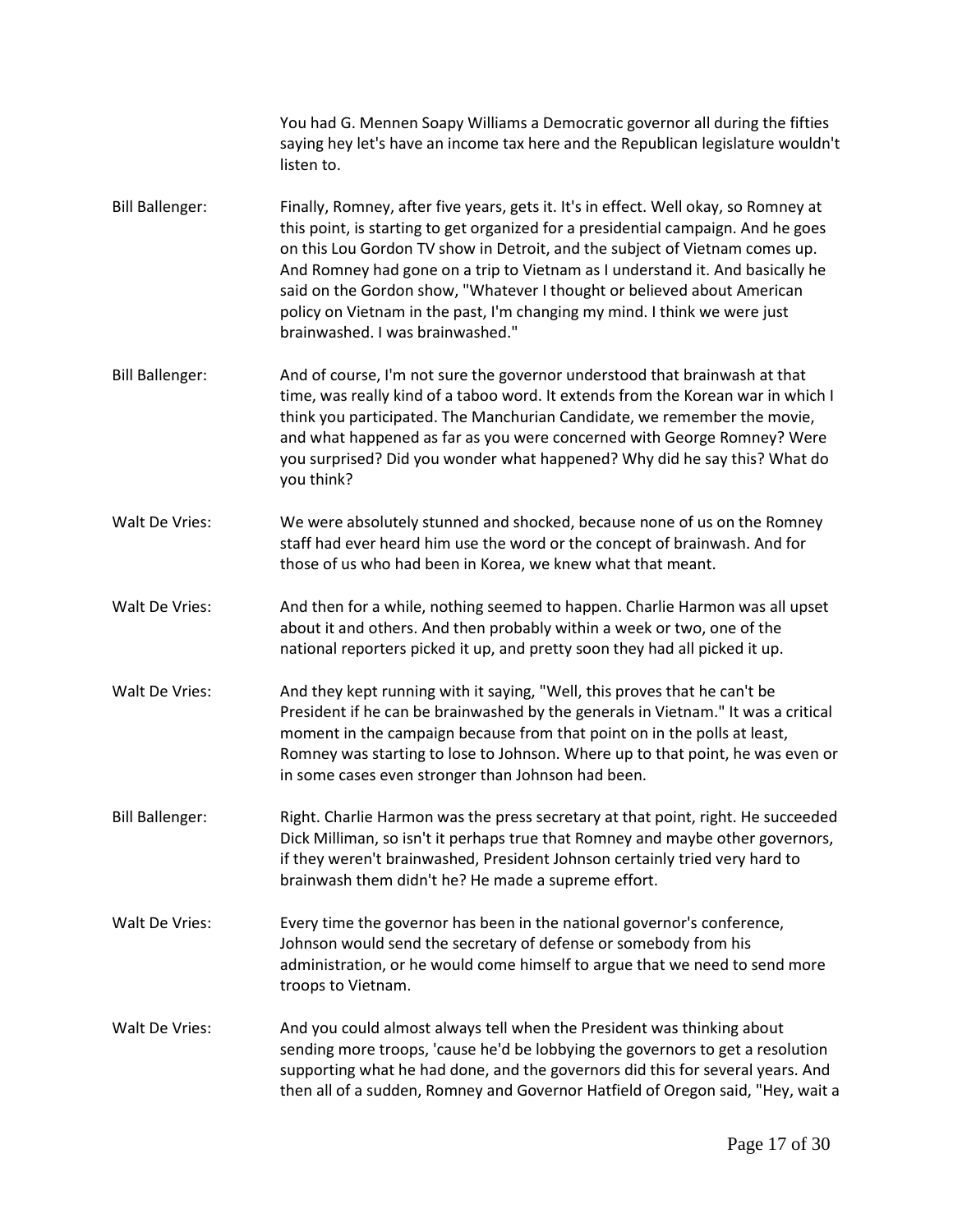minute. This doesn't make any sense." So they started the opposition to Johnson. Walt De Vries: But I can remember the national governor's conference was held on a ship, the S.S. Independence, and we sailed from New York to the Virgin Islands with all the governors, all the national press. And Johnson would send a helicopter to the ship, and they would land, and they'd come out and greet the governors and say, "Now you've got to support what he's doing in Vietnam." Bill Ballenger: Didn't they have a meeting in Omaha too, the governors? Walt De Vries: Romney was on the executive committee of the national governor's conference and we were in Omaha. Then in the middle of this conference, they get a call, a telephone call from Johnson. "I want y'all to come down to the ranch." So he sent an Air Force plane, and we all flew from Omaha down to the ranch in Texas. Bill Ballenger: You went down too? Walt De Vries: Yeah. And there again, it was another briefing on Vietnam to get them to support it, but a couple of other things happened. We were sitting around this huge round lazy susan kind of a table, and Johnson says, "You know, I've had several paintings made of myself." now he said, "I'd like to show them to you, and you tell me which are the best." Walt De Vries: Well here sits Governor Rockefeller, Governor Romney, Governor Scranton, all these potential Republican candidates against Johnson, and he's asking them to decide which oil painting was the best, and they're all hemming and hawing. Walt De Vries: Then he gave them all a big 10 gallon hat. He said, "Now look inside the hat." And if you looked inside the hat, there was a map of Texas, but the Johnson ranch covered three quarters of the thing, and he wanted them to wear these hats. Walt De Vries: And then the next day, he took them out hunting. Well George Romney, I don't think ever hunted in his life, and they put 'em up here in this tree, sitting there waiting for deer to come by. I don't think the guy would've fired a gun if he'd even seen it. Johnson took Romney around in his white Lincoln, drove around the ranch and you could see all that stuff. That's a digression, but that's how much Johnson lobbied the governors to get their support. Bill Ballenger: I think there were people in the Romney for President campaign later in the year and in the years following, who said, "You know what? If Romney had just handled this brainwashing comment differently, or followed up on it or embellished on it, he could've actually maybe turned that around and turned it into an asset." Saying, "You know what? We were victims of a potential brainwashing by the President and his administration. We've seen the light, and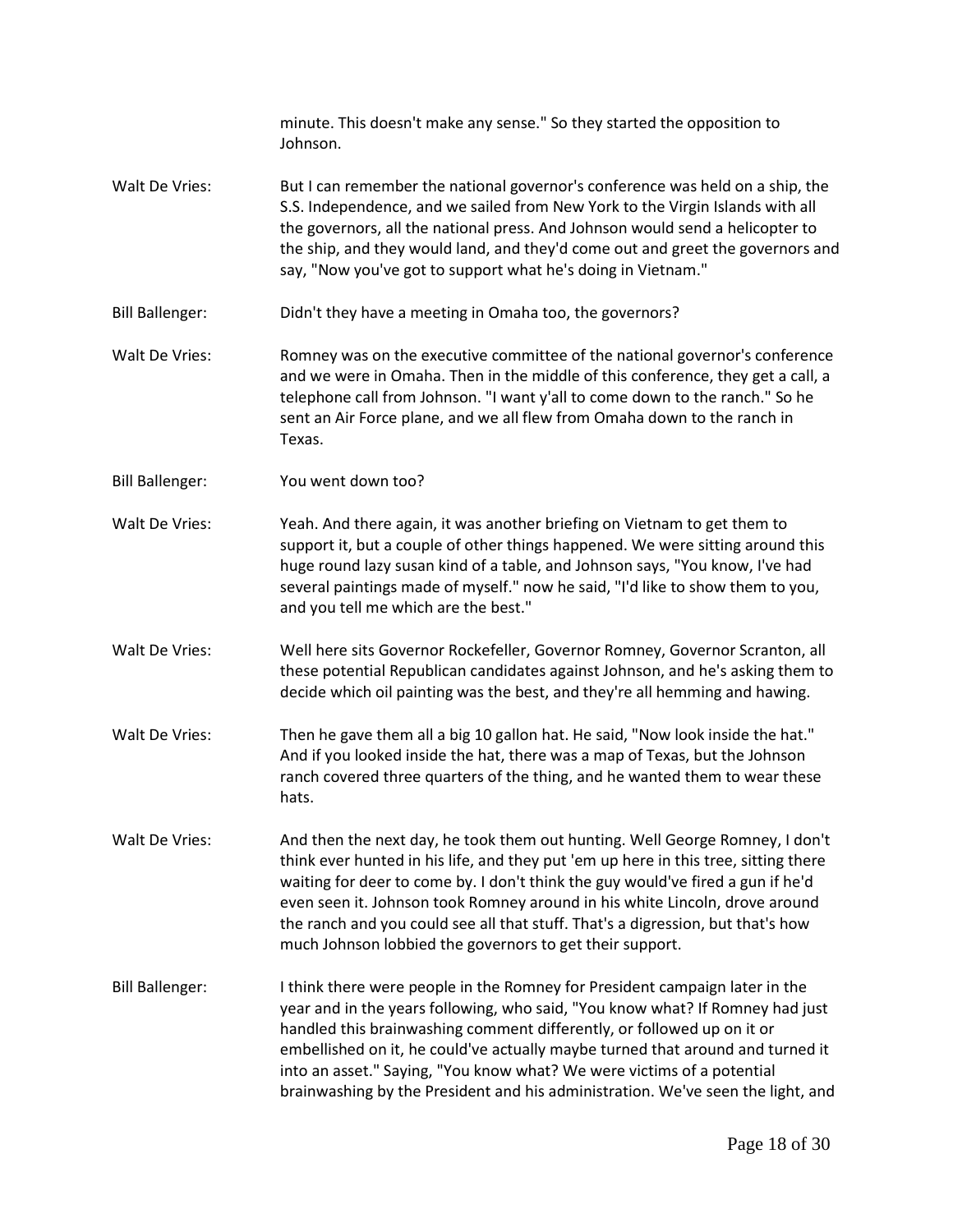what you're encountering here is bunkum, and we're trying to call him on it." Mark Hatfield, me, George Romney, but he didn't do that. Walt De Vries: But he's George Romney. Bill Ballenger: Well. Walt De Vries: Now wait a minute. When you challenge him on the basis of his integrity or his honesty, you've got a fight coming because that's the way he lived his life. And he couldn't understand why people reacted that way, 'cause he thought it was just being briefed. But brainwashing had a totally different connotation in those days and still does today I think. Bill Ballenger: Wow. Walt De Vries: But maybe in 20/20 hindsight, we could've done it better, but none of us knew how. Bill Ballenger: Well nobody anywhere else could figure it out either. You mentioned Nelson Rockefeller. What was the relationship between George Romney and Nelson Rockefeller? Walt De Vries: I think it was sort of skittish at first, but then I think they became quite close. Because Nelson, when we were on this cruise ship, the national governor's association, sailing from New York to the Virgin Islands, Rockefeller invited Romney into his state room and I was the only other staff person there. Walt De Vries: And George says to Nelson, "Nelson, do you support me for President?" Rockefeller says, "Yes, George I do." George says, "Rockefeller, do you support me for President?" "Yes George, I do." "Nelson, do you support me for President?" "Yes George, I do." Walt De Vries: It was like Peter and Jesus, remember? Bill Ballenger: Yeah. Walt De Vries: Okay. But Nelson meant it, because when that ended, I went to the Rockefeller headquarters on 55th street in New York. And Governor Rockefeller said, "You could have all the research I've done." And of course, he had his own department of state with Henry Kissinger. Bill Ballenger: Yeah, you said he had almost better material than they had in the state department. Walt De Vries: Absolutely, and if you wanted a study on Ecuador, he would commission one, he had that kind of money. So we took just about all the domestic and foreign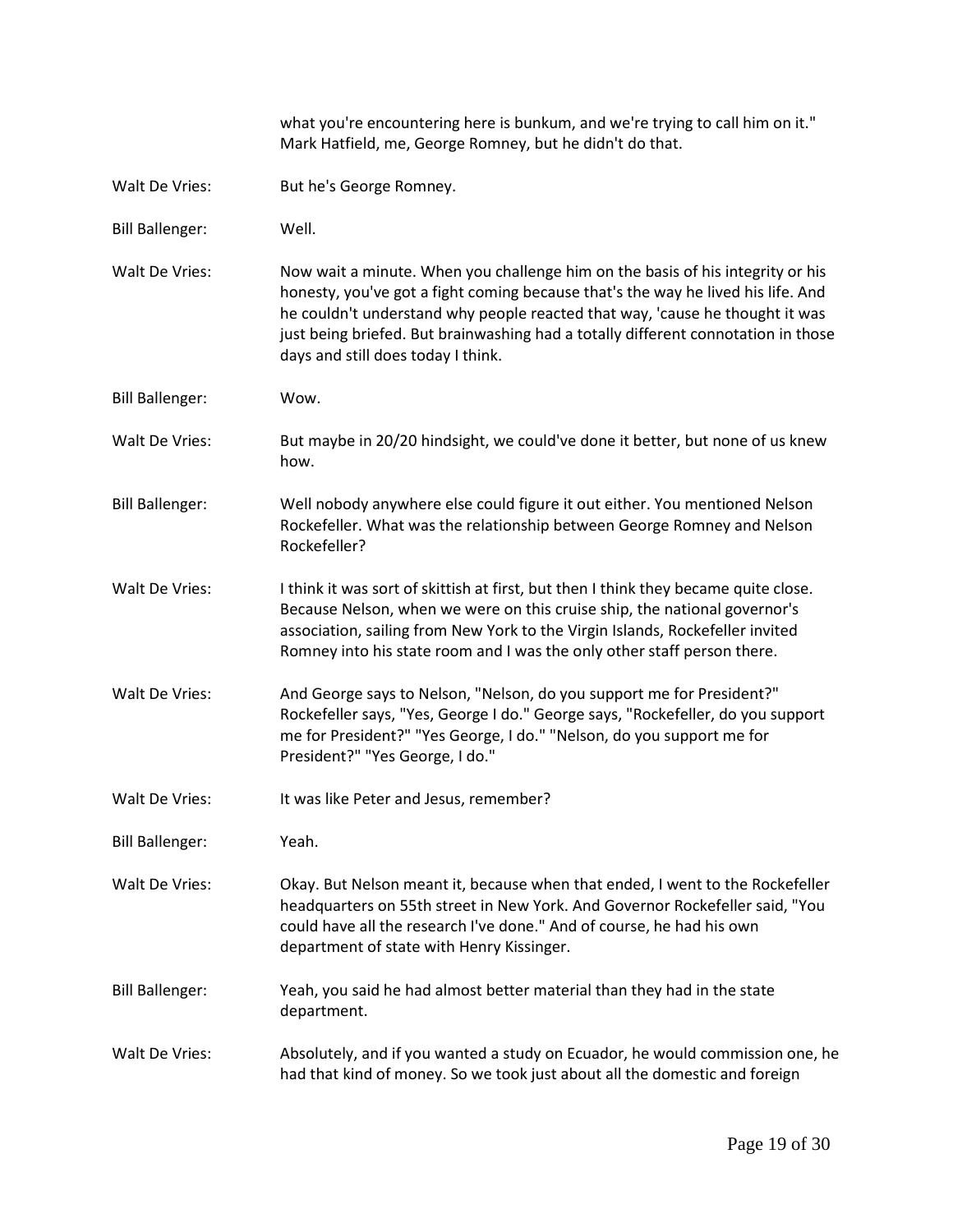|                        | research out of Rockefeller's headquarters, and he gave that to Romney. That<br>was a clear indication that he supported not only that, but also with money.                                                                                                                                                                                                                                                                                     |
|------------------------|--------------------------------------------------------------------------------------------------------------------------------------------------------------------------------------------------------------------------------------------------------------------------------------------------------------------------------------------------------------------------------------------------------------------------------------------------|
| <b>Bill Ballenger:</b> | And what about Henry Kissinger? The Rockefeller right-hand man on foreign<br>policy, what was the relationship there? Didn't Henry Kissinger come to<br>Michigan and actually go to Mackinaw Island?                                                                                                                                                                                                                                             |
| Walt De Vries:         | Do I have to do Henry Kissinger with a German accent?                                                                                                                                                                                                                                                                                                                                                                                            |
| <b>Bill Ballenger:</b> | I would like to hear that.                                                                                                                                                                                                                                                                                                                                                                                                                       |
| Walt De Vries:         | We have a meeting in the living room of George Romney's home, and George<br>Romney said, "Let me fix you a drink, Henry." So he goes to this sidebar,<br>Romney of course didn't drink. And he takes this glass, and he fills it to the top<br>with scotch, puts in one ice cube and hands it to Henry.                                                                                                                                          |
| Walt De Vries:         | Henry looked at it and said, "(clears throat)," and sits it down on the floor. That<br>was the first time, but Henry sounded like the secretary of state 'cause he had<br>contacts all over the world. But also what we would do is invite people like<br>Kissinger to come to Mackinac Island, to the governor's mansion. And one time<br>with Jonathon Moore, my buddy, we were in the governor's, the governor had<br>his own horse carriage. |
| <b>Bill Ballenger:</b> | Right. Jonathon Moore was the son of Charlie Moore, from Ford Motor<br>Company and he was head of the institute of politics for awhile.                                                                                                                                                                                                                                                                                                          |
| Walt De Vries:         | Yes. So Jonathon and Henry and me. And of course, we take off in this carriage<br>and this horse lets off an enormous fart, and Henry didn't stop for a minute, just<br>kept right on talking until we got up to the governor's residence and I thought,<br>"You know, there is a guy who's dedicated to his craft."                                                                                                                             |
| <b>Bill Ballenger:</b> | I love it. What about the Romney for President campaign beyond the<br>brainwashing comment and everything else we've talked about, there were<br>some strange things that happened like Leonard Hall.                                                                                                                                                                                                                                            |
| Walt De Vries:         | Yeah, you said it.                                                                                                                                                                                                                                                                                                                                                                                                                               |
| <b>Bill Ballenger:</b> | Well, tell us about Leonard Hall.                                                                                                                                                                                                                                                                                                                                                                                                                |
| Walt De Vries:         | Well, when they got serious in 1966 about running for President, I left the<br>governor's staff at the end of '66 in December, and setup the Romney associates<br>which was the Romney for President effort, down the street from the capitol.                                                                                                                                                                                                   |
| Walt De Vries:         | Well what happened was, Leonard Hall, who had run Eisenhower's re-election<br>campaign.                                                                                                                                                                                                                                                                                                                                                          |
| <b>Bill Ballenger:</b> | In 1956.                                                                                                                                                                                                                                                                                                                                                                                                                                         |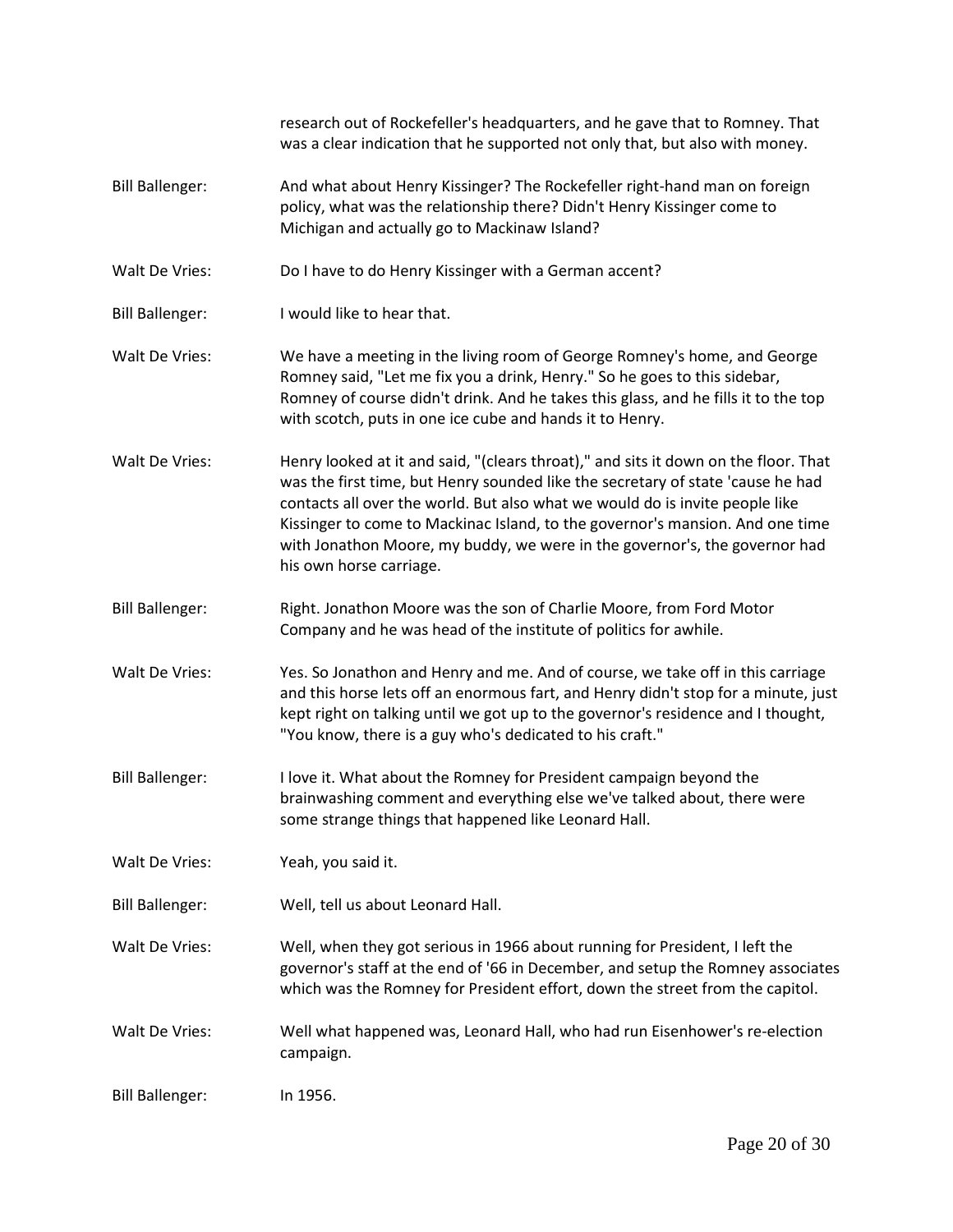| Walt De Vries:         | Yeah, Mickey Mouse could've done that. Anyway, Leonard Hall and Bill Marriott<br>from the Marriott hotels, who always used to say, "You know, I'm just a hot dog<br>stand operator on 16th street." Whenever he said that, I knew something was<br>coming.                                                                                                                                                                                   |
|------------------------|----------------------------------------------------------------------------------------------------------------------------------------------------------------------------------------------------------------------------------------------------------------------------------------------------------------------------------------------------------------------------------------------------------------------------------------------|
| Walt De Vries:         | And some other people said, "Well you know, we know how to run national<br>campaigns. Your people out there in the provinces, you don't know how to run a<br>national campaign." So they had an idea of how to do it, which was essentially<br>out of Washington. My feeling was we've won three successful gubernatorial<br>elections, we knew something about campaigning, that what we ought to do is<br>go across the lake to Wisconsin. |
| Walt De Vries:         | That's the second primary after New Hampshire. I knew from my polling, we<br>were gonna lose in New Hampshire to Nixon. But I knew in Wisconsin, we were<br>50/50, and that's where American Motors had a factory. So he was well-known<br>there.                                                                                                                                                                                            |
| Walt De Vries:         | I lost the argument Bill, because I said, "Look, let's just wipe out New<br>Hampshire, just say we're gonna lose it, and then let's go beat 'em in Wisconsin.<br>Well Len Hall and Bill and Cliff, I can't think of Cliff's last name now. But anyway,<br>they argued that what Romney had to do was to go to New Hampshire, and he<br>had to pick up the state and shake it and make them vote for him.                                     |
| Walt De Vries:         | Well if you know New Hampshire voters, they don't do that. So he slugged<br>through that snow and that sleet and all that. And then comes the time when<br>Rockefeller did a poll, which showed they were gonna get beaten.                                                                                                                                                                                                                  |
| <b>Bill Ballenger:</b> | Was gonna show that Romney was gonna get beaten?                                                                                                                                                                                                                                                                                                                                                                                             |
| Walt De Vries:         | Yeah. But I had resigned in December of 1967, because I figured my strategy is<br>not gonna be utilized so I quit. But the point is, that poll showed Nixon was<br>gonna beat Romney by a significant amount. The interesting part of that was,<br>when Romney announced he was pulling out of the race, his wife didn't even<br>know.                                                                                                       |
| <b>Bill Ballenger:</b> | Yeah, that's kind of remarkable.                                                                                                                                                                                                                                                                                                                                                                                                             |
| Walt De Vries:         | No one ever even knew about it.                                                                                                                                                                                                                                                                                                                                                                                                              |
| <b>Bill Ballenger:</b> | And she was very intimately involved in most of his decisions.                                                                                                                                                                                                                                                                                                                                                                               |
| Walt De Vries:         | Absolutely.                                                                                                                                                                                                                                                                                                                                                                                                                                  |
| <b>Bill Ballenger:</b> | Why do you think that was? He was ashamed to admit it to her?                                                                                                                                                                                                                                                                                                                                                                                |
| Walt De Vries:         | No, I think it was just a matter of haste, they had to get it done. One of your<br>questions was, was I at the hotel meeting where this was decided, and I was not                                                                                                                                                                                                                                                                           |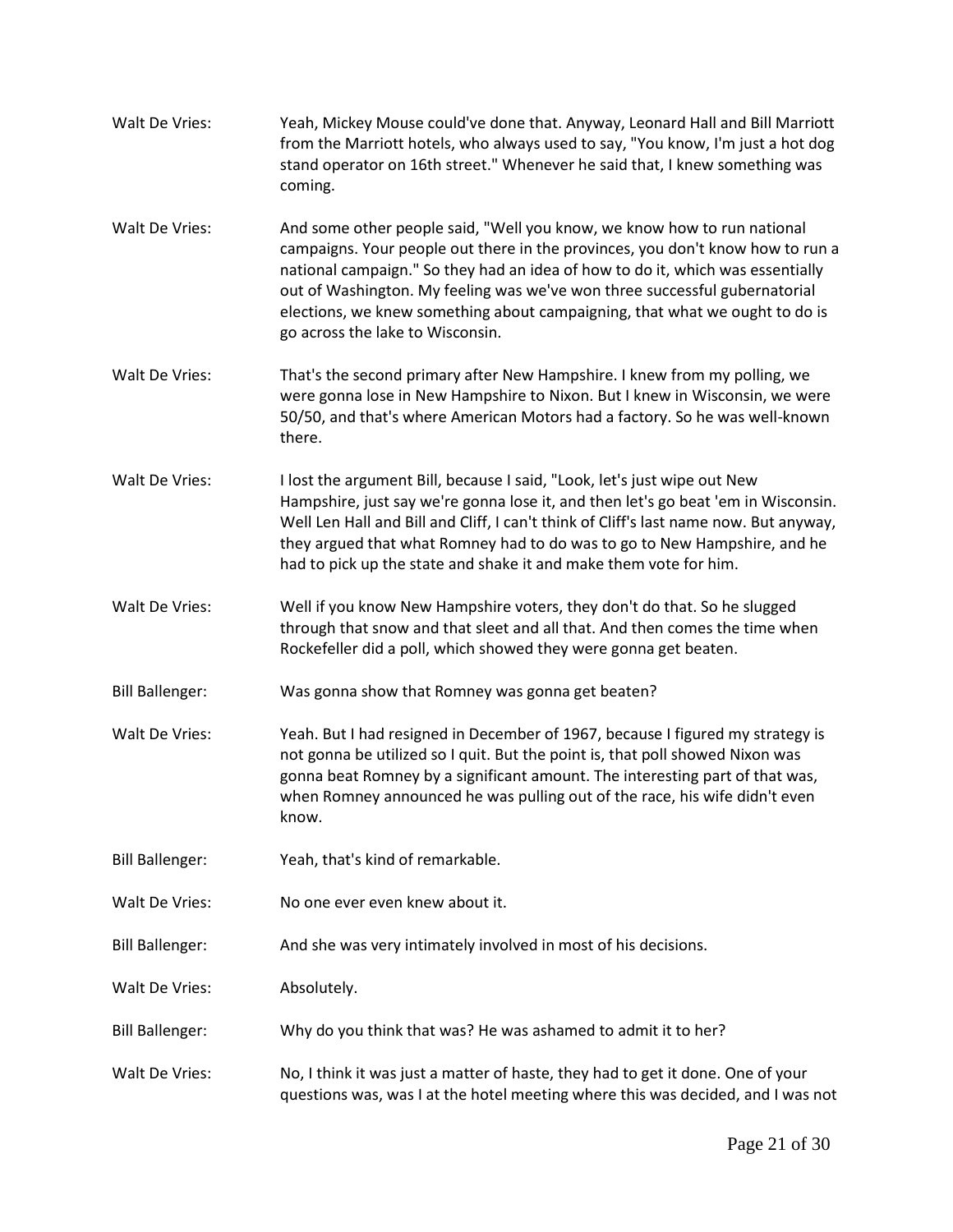|                        | because I was out of the campaign by then. But it was just a major strategic<br>decision that the people in Washington knew better how to run the campaign<br>than the people in Lansing.                                                                                                                                                                              |
|------------------------|------------------------------------------------------------------------------------------------------------------------------------------------------------------------------------------------------------------------------------------------------------------------------------------------------------------------------------------------------------------------|
| <b>Bill Ballenger:</b> | Well, one of the people who had been very supportive of the governor in terms<br>of fundraising was Max Fisher, who was a Michigan guy, but I think he was more<br>in sync with what these national people were telling Romney. I think he was<br>dead wrong.                                                                                                          |
| Walt De Vries:         | Absolutely.                                                                                                                                                                                                                                                                                                                                                            |
| <b>Bill Ballenger:</b> | And they didn't seem to pay any attention to the concept that you and Lance<br>Tarrance had developed, which was gaining momentum nationally as a way of<br>looking at elections, they just ignored it.                                                                                                                                                                |
| Walt De Vries:         | That's right.                                                                                                                                                                                                                                                                                                                                                          |
| <b>Bill Ballenger:</b> | Yeah, well that is really tragic. Let's flash back well, a little bit. Bill Milliken, Bill<br>Milliken in 1964, was a state senator, most of the year, all of the year. Allison<br>Green was the speaker of the house, George Romney was governor. This is the<br>'64 year of Goldwater/Johnson and Romney/Staebler and Griffin/Soapy Williams<br>and everything else. |
| <b>Bill Ballenger:</b> | But at the Republican state convention that summer, Bill Milliken and Allison<br>Green went head-to-head on who is going to be the first lieutenant governor<br>ever to run in tandem with the governor under the new constitution? Before<br>that, lieutenant governors had always been elected independently since<br>Michigan became a state in 1837.               |
| <b>Bill Ballenger:</b> | But your constitution said, "No, you're running together." Now as I understand<br>it, Romney did not take an official position on that race between Green and<br>Milliken.                                                                                                                                                                                             |
| Walt De Vries:         | Yeah, but I did.                                                                                                                                                                                                                                                                                                                                                       |
| <b>Bill Ballenger:</b> | Publicly, well okay. Tell us in your view what went on and what happened.                                                                                                                                                                                                                                                                                              |
| Walt De Vries:         | Well two factions in the governor's office, one led by Bob Danhoff, one led by<br>me.                                                                                                                                                                                                                                                                                  |
| <b>Bill Ballenger:</b> | And Bob Danoff was the legal counsel.                                                                                                                                                                                                                                                                                                                                  |
| Walt De Vries:         | Danoff wanted the state treasurer to be the lieutenant governor. We made a<br>deal, a compromise.                                                                                                                                                                                                                                                                      |
| <b>Bill Ballenger:</b> | Okay.                                                                                                                                                                                                                                                                                                                                                                  |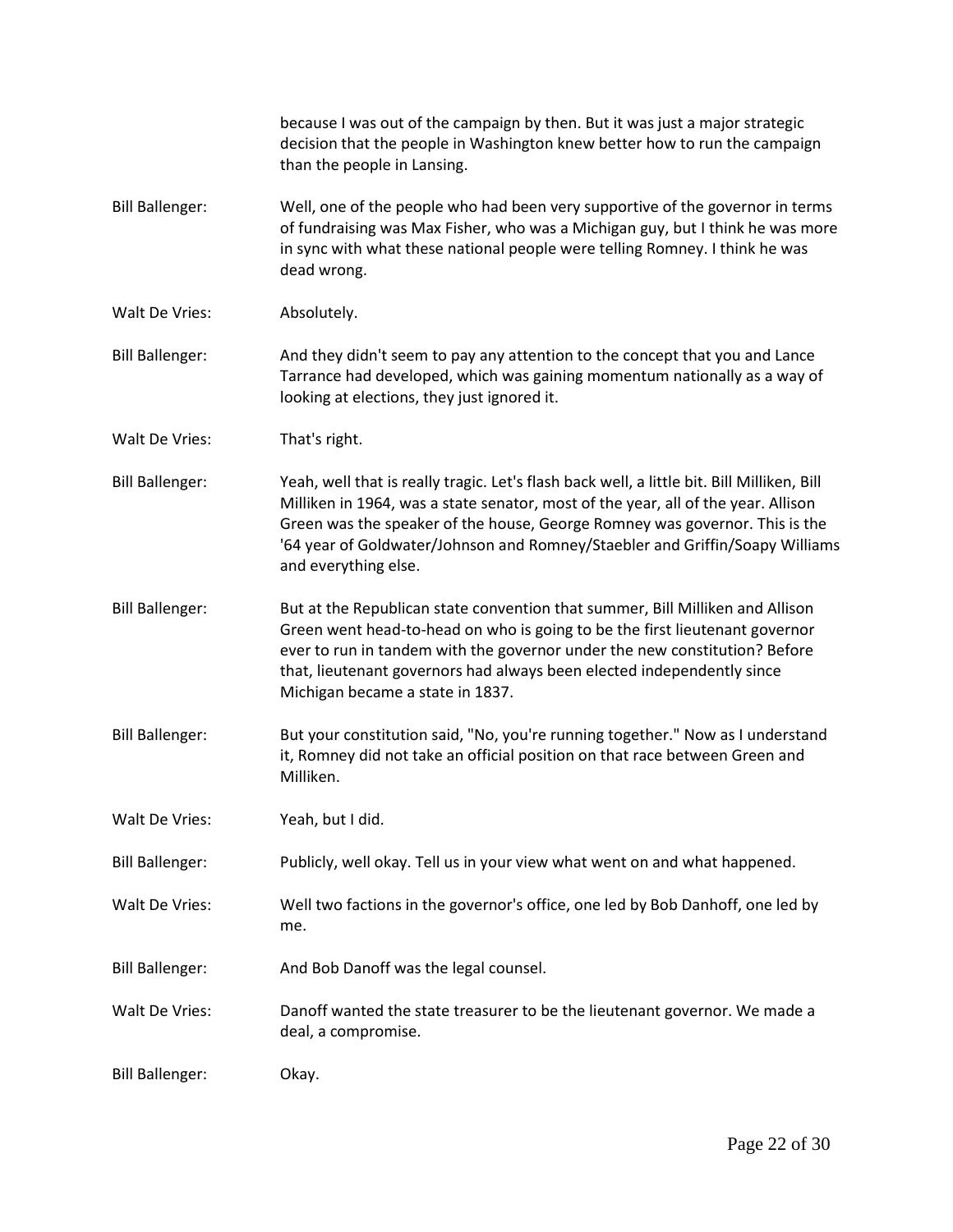| Walt De Vries:         | An arrangement.                                                                                                                                                                                                                                                                                                                                                                                                                                     |
|------------------------|-----------------------------------------------------------------------------------------------------------------------------------------------------------------------------------------------------------------------------------------------------------------------------------------------------------------------------------------------------------------------------------------------------------------------------------------------------|
| <b>Bill Ballenger:</b> | Okay.                                                                                                                                                                                                                                                                                                                                                                                                                                               |
| Walt De Vries:         | Whatever, on the stage of Cobo Hall, in the back of the stage, that Allison would<br>run for treasurer.                                                                                                                                                                                                                                                                                                                                             |
| <b>Bill Ballenger:</b> | Well not run for treasurer, be appointed treasurer.                                                                                                                                                                                                                                                                                                                                                                                                 |
| Walt De Vries:         | Oh I'm sorry, be appointed as treasurer.                                                                                                                                                                                                                                                                                                                                                                                                            |
| <b>Bill Ballenger:</b> | Because the treasurer was no longer gonna be elected.                                                                                                                                                                                                                                                                                                                                                                                               |
| Walt De Vries:         | We offered him that, and then Bill would become the lieutenant governor. And<br>it took a lot of arguing and so on, but we finally, I think we finally won and Bill<br>did become the lieutenant governor.                                                                                                                                                                                                                                          |
| Walt De Vries:         | But that was a deal made on the stage, way back of the stage in Cobo Hall. I<br>know we don't make deals in politics, but that was a deal.                                                                                                                                                                                                                                                                                                          |
| <b>Bill Ballenger:</b> | Nothing to be ashamed of. You were a Bill Milliken backer and there may have<br>been what? Some other people in the governor's office.                                                                                                                                                                                                                                                                                                              |
| Walt De Vries:         | Yes.                                                                                                                                                                                                                                                                                                                                                                                                                                                |
| <b>Bill Ballenger:</b> | There were, and I think the Romney campaign team, the people out on the grass<br>roots level and in the headquarters, they actually were for Milliken I think. But<br>there were other people in the governor's office beside you, who were for<br>Allison Green.                                                                                                                                                                                   |
| <b>Bill Ballenger:</b> | What made you find Bill Milliken attractive?                                                                                                                                                                                                                                                                                                                                                                                                        |
| Walt De Vries:         | He was new, he was young, he was progressive and he was a pleasant contrast<br>also to Romney as well as some of the traditional Republicans. I ended up<br>working in the 1970 campaign for Milliken for Governor, and then helped put<br>together a coalition of the Roman Catholics for Milliken.                                                                                                                                                |
| <b>Bill Ballenger:</b> | Parochiaid.                                                                                                                                                                                                                                                                                                                                                                                                                                         |
| Walt De Vries:         | Yeah, parochiaid.                                                                                                                                                                                                                                                                                                                                                                                                                                   |
| <b>Bill Ballenger:</b> | Yes. Absolutely. Well let me ask you about this. So Milliken gets elected with<br>George Romney in 1964, was Milliken brought into the inner sanctums of the<br>executive office to work with people like you and Danhoff and Lucille Kaplinger<br>and whoever else was there, or was he isolated as a lieutenant governor like<br>many vice-presidents are forgotten and overlooked by Presidents in the past?<br>What was it like, what happened? |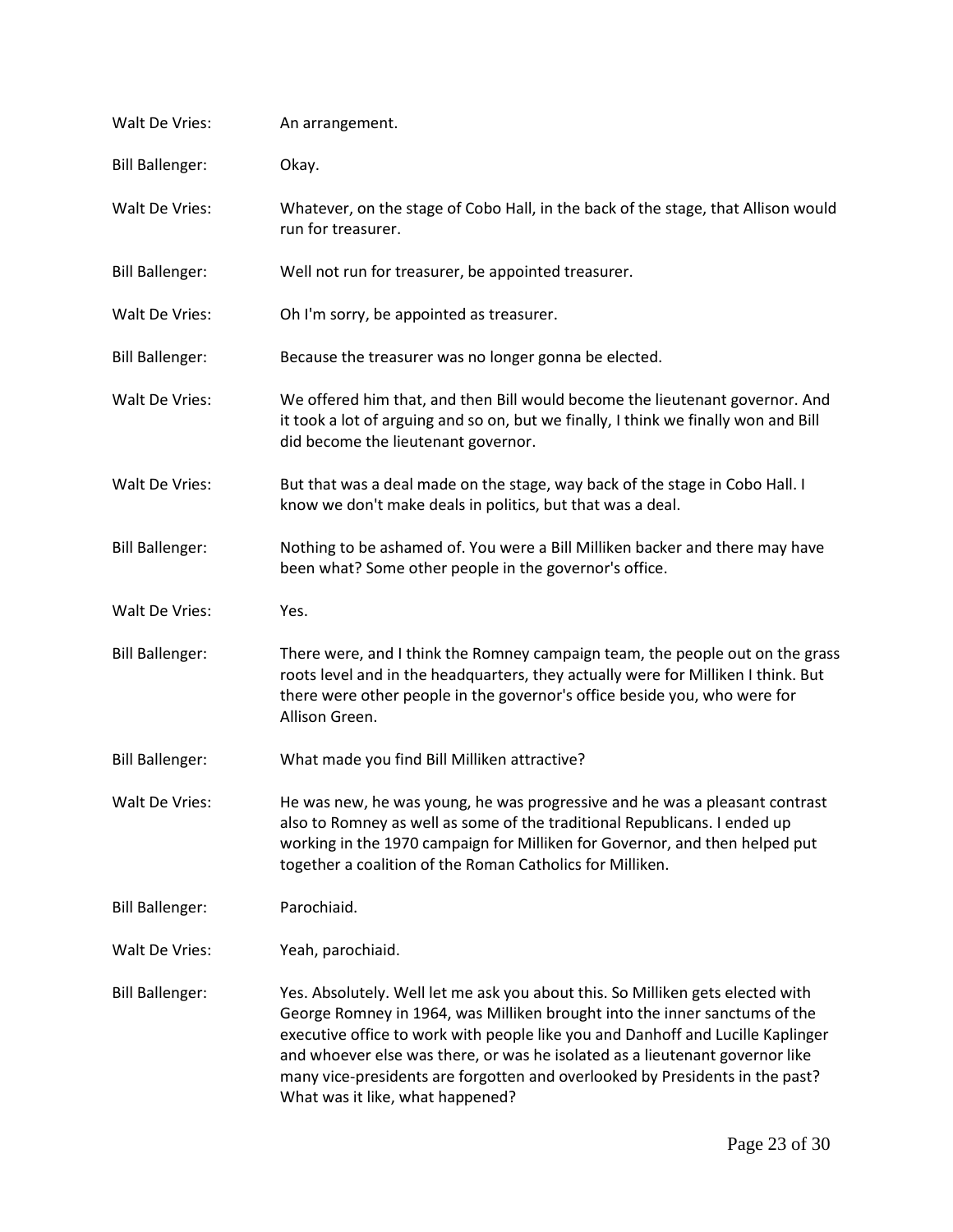| Walt De Vries:         | It depended on who called the meeting.                                                                                                                                                                                                                                                                                                                                                                                                                                                                                                                                                                                                                                                                                                                                                                                                                                                                                                                                                                                                                                    |
|------------------------|---------------------------------------------------------------------------------------------------------------------------------------------------------------------------------------------------------------------------------------------------------------------------------------------------------------------------------------------------------------------------------------------------------------------------------------------------------------------------------------------------------------------------------------------------------------------------------------------------------------------------------------------------------------------------------------------------------------------------------------------------------------------------------------------------------------------------------------------------------------------------------------------------------------------------------------------------------------------------------------------------------------------------------------------------------------------------|
| <b>Bill Ballenger:</b> | Meaning?                                                                                                                                                                                                                                                                                                                                                                                                                                                                                                                                                                                                                                                                                                                                                                                                                                                                                                                                                                                                                                                                  |
| Walt De Vries:         | Was Bill invited or not.                                                                                                                                                                                                                                                                                                                                                                                                                                                                                                                                                                                                                                                                                                                                                                                                                                                                                                                                                                                                                                                  |
| <b>Bill Ballenger:</b> | Yeah, but I mean who would call a meeting other than the governor?                                                                                                                                                                                                                                                                                                                                                                                                                                                                                                                                                                                                                                                                                                                                                                                                                                                                                                                                                                                                        |
| Walt De Vries:         | Well, some of the staff.                                                                                                                                                                                                                                                                                                                                                                                                                                                                                                                                                                                                                                                                                                                                                                                                                                                                                                                                                                                                                                                  |
| <b>Bill Ballenger:</b> | You mean staff people would call a meeting, and if you called a meeting, you<br>would include Milliken.                                                                                                                                                                                                                                                                                                                                                                                                                                                                                                                                                                                                                                                                                                                                                                                                                                                                                                                                                                   |
| Walt De Vries:         | But if Bob Danhoff called it, I don't think Milliken would've been there. I<br>shouldn't say that, but that's the case.                                                                                                                                                                                                                                                                                                                                                                                                                                                                                                                                                                                                                                                                                                                                                                                                                                                                                                                                                   |
| <b>Bill Ballenger:</b> | Well, in other words, Milliken never really got, he never got on the inside with<br>Romney personally and what do you think Romney's attitude was toward Bill<br>Milliken as a fellow Republican politician, what do you think?                                                                                                                                                                                                                                                                                                                                                                                                                                                                                                                                                                                                                                                                                                                                                                                                                                           |
| Walt De Vries:         | I don't know. I never really thought about that. It seems to me that at the time,<br>Romney had so much to do, and it wasn't a matter of delegating anything to Bill<br>Milliken. I think we just let him pretty much go off by himself.                                                                                                                                                                                                                                                                                                                                                                                                                                                                                                                                                                                                                                                                                                                                                                                                                                  |
| <b>Bill Ballenger:</b> | Well let me flash forward six years to 1970 when you said you helped Bill<br>Milliken with the Parochiaid thing. One other thing that happened that year,<br>and you may not have been privy to this, but maybe you've talked to people<br>about it. George Romney is down in Washington as secretary of housing and<br>urban development for Richard Nixon.                                                                                                                                                                                                                                                                                                                                                                                                                                                                                                                                                                                                                                                                                                              |
| <b>Bill Ballenger:</b> | Bill Milliken is now his replacement, successor as governor having succeeded to<br>the governorship when Romney resigned a year and a half before to take the<br>cabinet job with Nixon. But all of a sudden, George Romney is sending signals<br>that he wants Lenore Romney, who had never run for public office in her life,<br>herself, to run for the US Senate against incumbent democratic Senator Phil<br>Hart. There were a lot of people in the republican party who were resistant to<br>that. Some of them maybe didn't like the Romneys. There was a state senator<br>named Bob Huber, very conservative, he'd already announced, "I'm running<br>against Phil Hart and I'm not getting out of the race. I don't care whether Lenore<br>Romney runs or not." He didn't get out and Lenore Romney allowed herself to<br>be kind of recruited to run, but she had to face Bob Huber in the primary. Well,<br>she barely beat Bob Huber in a primary for heaven sakes and then she proved to<br>be a pretty disastrous candidate in November against Phil Hart. |
| <b>Bill Ballenger:</b> | Do you have any knowledge about what happened? Why would Romney be<br>pushing to have Lenore Romney run for the US Senate while he's down in<br>Washington as HUD secretary?                                                                                                                                                                                                                                                                                                                                                                                                                                                                                                                                                                                                                                                                                                                                                                                                                                                                                              |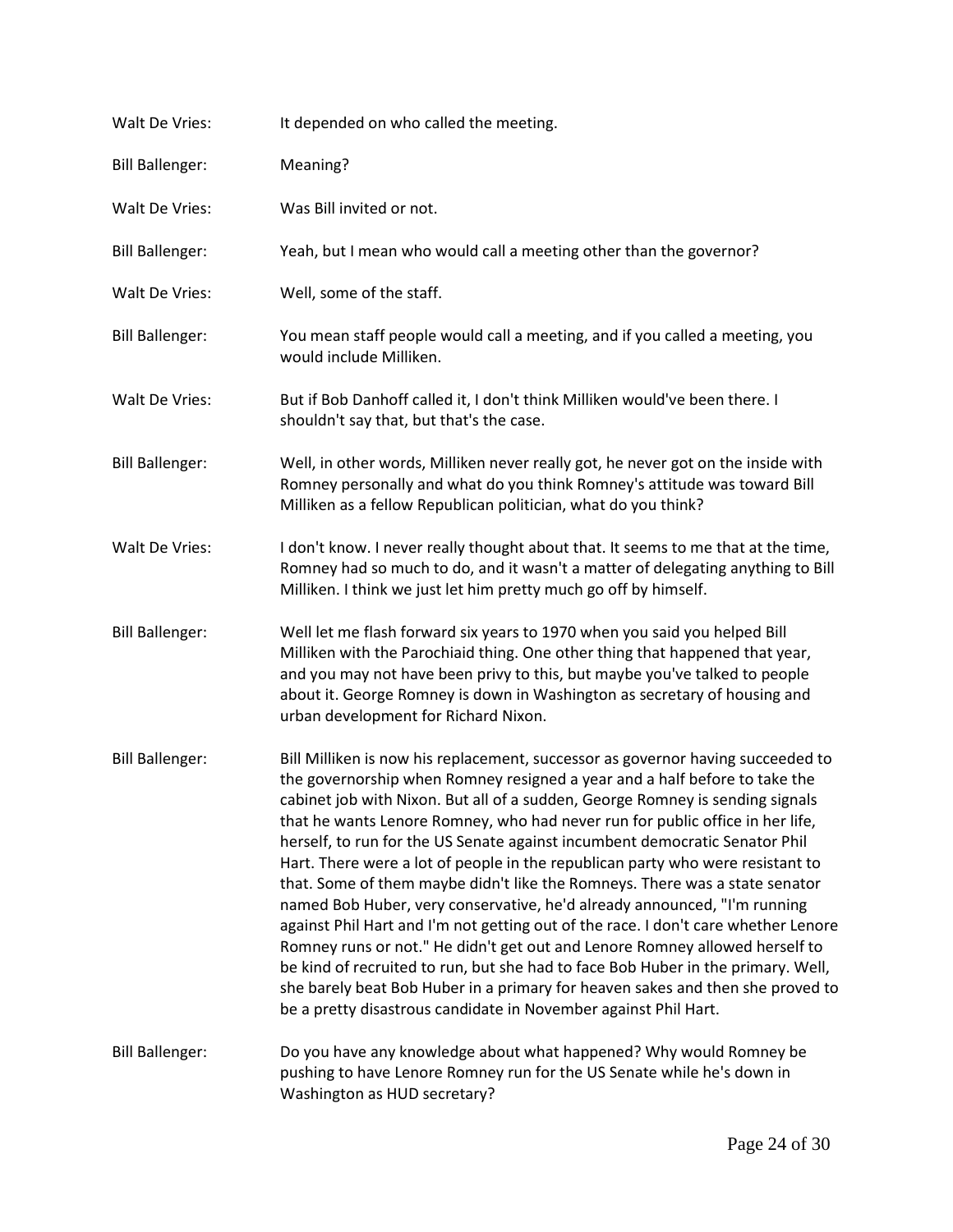| Walt De Vries:         | That was the question I raised. Why? It made no sense and I was opposed to it.<br>So were other people because first of all they didn't think she'd get the<br>resources, the money to do it. I don't know where Max Fisher was on this thing,<br>but it was a recruitment effort by people who thought that the Romney name<br>and legacy would carry her through. But there was no evidence at all, polling or<br>otherwise, they indicate that this would happen. So, there was sort of a feeling<br>of, "Well, why should we do this?" Why waste a nomination? Now, first of all<br>Phil Hart was almost impossible to beat. It just seemed foolish at the time. |
|------------------------|----------------------------------------------------------------------------------------------------------------------------------------------------------------------------------------------------------------------------------------------------------------------------------------------------------------------------------------------------------------------------------------------------------------------------------------------------------------------------------------------------------------------------------------------------------------------------------------------------------------------------------------------------------------------|
| Walt De Vries:         | I don't know what George's role was in that.                                                                                                                                                                                                                                                                                                                                                                                                                                                                                                                                                                                                                         |
| <b>Bill Ballenger:</b> | Supposedly he was the one who was really pushing it. The Milliken people were<br>saying, "Why are you doing this?" And they wanted to be respectful to George<br>Romney and they didn't want to offend him, but you could tell they were not<br>happy about this. I was there when Lenore Romney made her speech to the<br>assembled republicans in the Jack Tar hotel across from the Capitol and it was<br>uninspiring, but she stayed in the race, anyway.                                                                                                                                                                                                        |
| Walt De Vries:         | I find that hard to believe that he really pushed her. They had a special<br>relationship. You may know that he tried to give her a flower every day.                                                                                                                                                                                                                                                                                                                                                                                                                                                                                                                |
| <b>Bill Ballenger:</b> | Every day.                                                                                                                                                                                                                                                                                                                                                                                                                                                                                                                                                                                                                                                           |
| Walt De Vries:         | But what they didn't know was, sometimes he forgot, so we'd be at a hotel and<br>he would sneak around and pull a flower out of the display. I shouldn't tell this<br>story, but then put it a long with a note for Lenore.                                                                                                                                                                                                                                                                                                                                                                                                                                          |
| <b>Bill Ballenger:</b> | Didn't he usually put it on her pillow every morning?                                                                                                                                                                                                                                                                                                                                                                                                                                                                                                                                                                                                                |
| Walt De Vries:         | Yeah.                                                                                                                                                                                                                                                                                                                                                                                                                                                                                                                                                                                                                                                                |
| <b>Bill Ballenger:</b> | Wasn't that the story? These were on display. They were plastic flowers?                                                                                                                                                                                                                                                                                                                                                                                                                                                                                                                                                                                             |
| Walt De Vries:         | No, these are real flowers.                                                                                                                                                                                                                                                                                                                                                                                                                                                                                                                                                                                                                                          |
| <b>Bill Ballenger:</b> | They were real flowers. Well, at least they were real.                                                                                                                                                                                                                                                                                                                                                                                                                                                                                                                                                                                                               |
| Walt De Vries:         | But he had a high, really high regard for her.                                                                                                                                                                                                                                                                                                                                                                                                                                                                                                                                                                                                                       |
| <b>Bill Ballenger:</b> | Oh, absolutely.                                                                                                                                                                                                                                                                                                                                                                                                                                                                                                                                                                                                                                                      |
| Walt De Vries:         | And she was the last person who ever talked to him every night.                                                                                                                                                                                                                                                                                                                                                                                                                                                                                                                                                                                                      |
| <b>Bill Ballenger:</b> | Oh, absolutely. Well, let me ask you this. A year and a half before all this<br>transpired with Lenore possibly running for the senate, Romney, he didn't just<br>preemptively do it like it was a shock. People had heard rumors for weeks, but<br>he resigned as governor half way through his third term which was the first four                                                                                                                                                                                                                                                                                                                                 |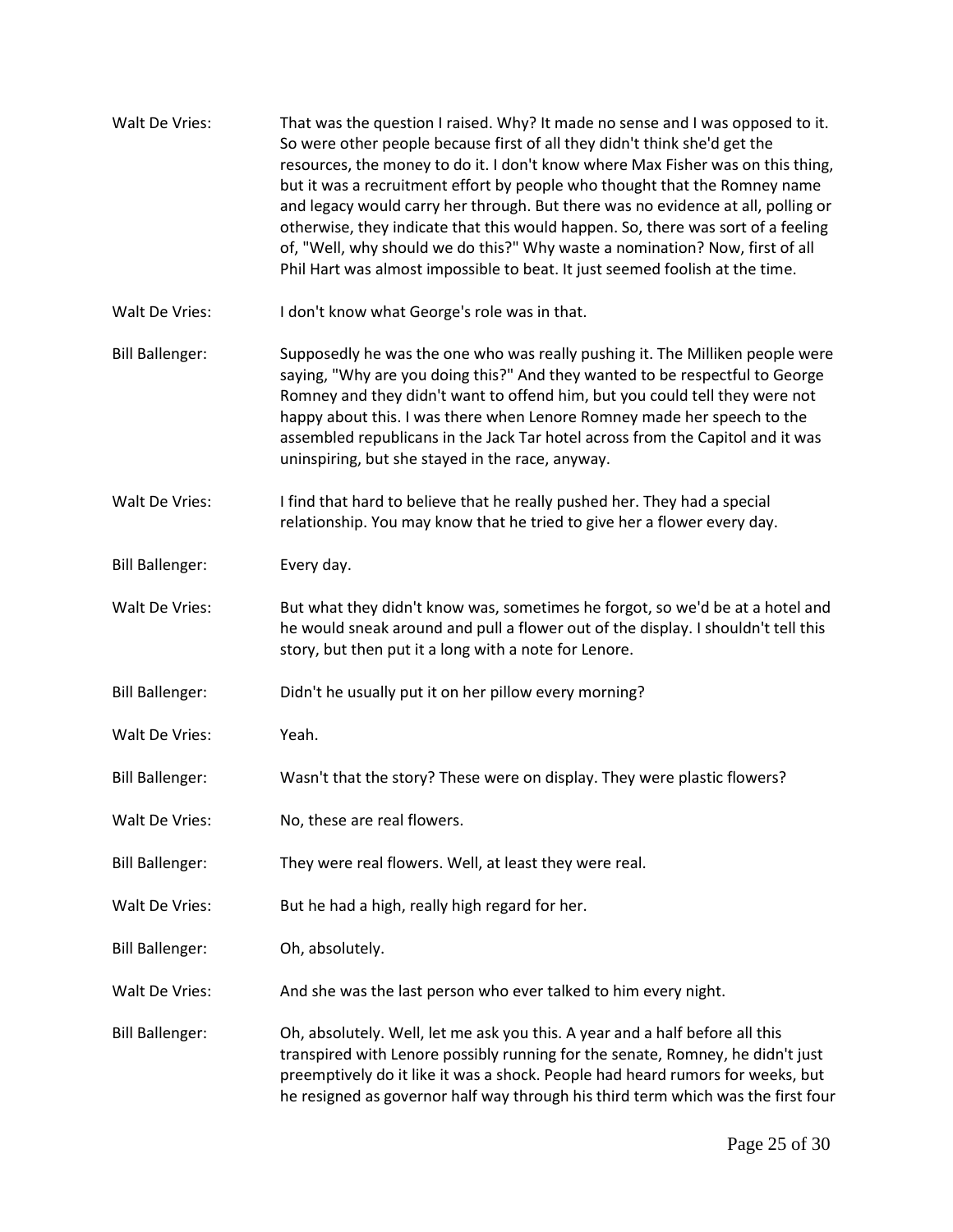|                        | year elected term for a governor in Michigan history because of your<br>constitution. And he quit. Why?                                                                                                                                                                                                                                                                                                                                                                      |
|------------------------|------------------------------------------------------------------------------------------------------------------------------------------------------------------------------------------------------------------------------------------------------------------------------------------------------------------------------------------------------------------------------------------------------------------------------------------------------------------------------|
| <b>Bill Ballenger:</b> | Did he feel his job had been done in Michigan? That he'd gotten the income tax<br>through. That there was fiscal integrity restored. Had he grown bored with the<br>job? Did he get Potomac fever from his aborted presidential campaign where he<br>thought, "It might not be so bad being down in Washington."                                                                                                                                                             |
| <b>Bill Ballenger:</b> | Was there something about housing, because remember he had pushed open<br>housing as an issue as part of maybe the same kind of thinking.                                                                                                                                                                                                                                                                                                                                    |
| Walt De Vries:         | He had gone on that tour of all the major cities, the housing and the poverty<br>and all that. I think it was another feeling which was that the citizens from<br>Michigan idea could be put on the national level and Citizens for America or<br>something like that.                                                                                                                                                                                                       |
| <b>Bill Ballenger:</b> | Right.                                                                                                                                                                                                                                                                                                                                                                                                                                                                       |
| Walt De Vries:         | And I think that was part of it. I think he felt by that time most of the con-con<br>delegates who were on his staff, he had gone through major staff changes,<br>probably just felt it's time to do something else. But, I suspect it was because of<br>dealing with urban problems, housing problems that maybe he could do<br>something at the national level that he couldn't do at the state level.                                                                     |
| <b>Bill Ballenger:</b> | So you think it was really a sincere impulse to say, "Maybe I can make a<br>difference, here, in housing and urban development."                                                                                                                                                                                                                                                                                                                                             |
| Walt De Vries:         | Sure. He had been in Washington when he was younger.                                                                                                                                                                                                                                                                                                                                                                                                                         |
| <b>Bill Ballenger:</b> | Yes. Absolutely. He worked for a massive transit company.                                                                                                                                                                                                                                                                                                                                                                                                                    |
| Walt De Vries:         | I don't think he had any aspirations in Nixon's cabinet.                                                                                                                                                                                                                                                                                                                                                                                                                     |
| <b>Bill Ballenger:</b> | No.                                                                                                                                                                                                                                                                                                                                                                                                                                                                          |
| Walt De Vries:         | They were still, I think like this. I think one of your questions you asked me<br>about Romney being Nixon's vice presidential candidate.                                                                                                                                                                                                                                                                                                                                    |
| <b>Bill Ballenger:</b> | Right. What about that? At the convention in 1968 when Nixon picked Spiro<br>Agnew.                                                                                                                                                                                                                                                                                                                                                                                          |
| Walt De Vries:         | I was picked up as a fellow at the institute of politics at Harvard and this is the<br>summer of '68 and I get a call, "Governor Romney wants you to be at the<br>convention in Miami," and I couldn't figure out, because I'd been out of there<br>now for six months. What did he want me to do in Miami? Well, what he had in<br>mind was to talk to the people I knew in the national press corps to find out<br>what they thought of the idea of a Nixon-Romney ticket. |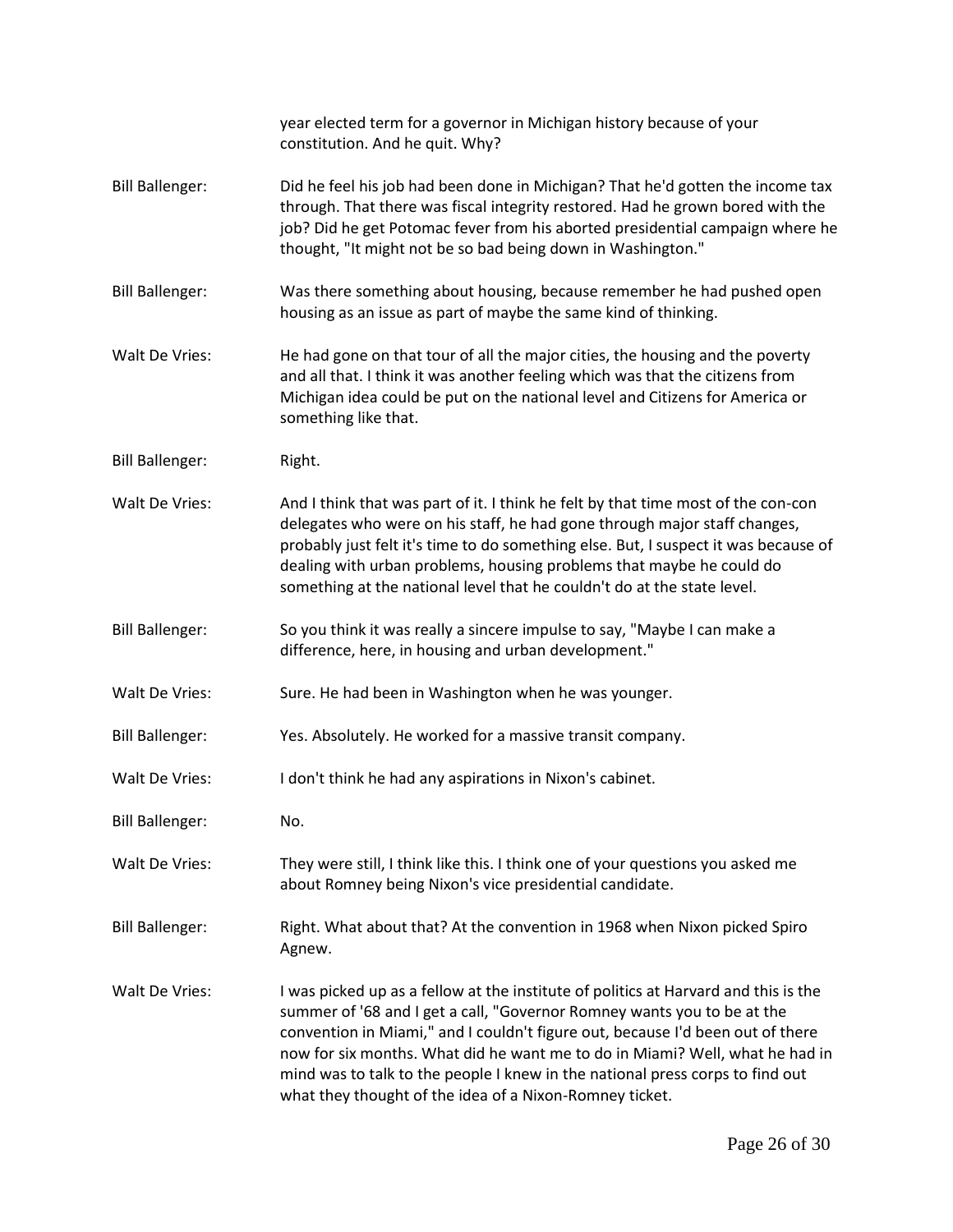| <b>Bill Ballenger:</b> | Oh. Well.                                                                                                                                                                                                                                                                                                                                                                                                                                                                                                                                                                                                                                                                                                                                                                                                                                                   |
|------------------------|-------------------------------------------------------------------------------------------------------------------------------------------------------------------------------------------------------------------------------------------------------------------------------------------------------------------------------------------------------------------------------------------------------------------------------------------------------------------------------------------------------------------------------------------------------------------------------------------------------------------------------------------------------------------------------------------------------------------------------------------------------------------------------------------------------------------------------------------------------------|
| Walt De Vries:         | The first guy I had breakfast with, Dave Bruder, when I asked him the question,<br>he ordered a Bloody Mary. He said, "That's the nuttiest thing I ever heard of."<br>But there was an effort within the staff I think, to see if they couldn't get<br>Romney on the vice presidential ticket, but that was never going to happen of<br>course with Nixon.                                                                                                                                                                                                                                                                                                                                                                                                                                                                                                  |
| <b>Bill Ballenger:</b> | Right.                                                                                                                                                                                                                                                                                                                                                                                                                                                                                                                                                                                                                                                                                                                                                                                                                                                      |
| Walt De Vries:         | But there was still a night in the summer of '68, they were still hoping and<br>thinking that Romney might be able to do that.                                                                                                                                                                                                                                                                                                                                                                                                                                                                                                                                                                                                                                                                                                                              |
| <b>Bill Ballenger:</b> | And Romney himself thought that was a possibility.                                                                                                                                                                                                                                                                                                                                                                                                                                                                                                                                                                                                                                                                                                                                                                                                          |
| Walt De Vries:         | Oh, sure.                                                                                                                                                                                                                                                                                                                                                                                                                                                                                                                                                                                                                                                                                                                                                                                                                                                   |
| <b>Bill Ballenger:</b> | Obviously.                                                                                                                                                                                                                                                                                                                                                                                                                                                                                                                                                                                                                                                                                                                                                                                                                                                  |
| Walt De Vries:         | Sure.                                                                                                                                                                                                                                                                                                                                                                                                                                                                                                                                                                                                                                                                                                                                                                                                                                                       |
| <b>Bill Ballenger:</b> | Okay, let's go back to just Goldwater a minute. I just wanna ask you a really big<br>sweeping question and that is, obviously Goldwater is kind of the archetype of<br>the Cro-Magnon knuckle dragging conservative republican from the 60's. And<br>George Romney was just a dynamo progressive governor in the same stripe as<br>Nelson Rockefeller and Mark Hatfield and John Chafee, of Rhode Island and<br>people like that. Today, times have changed. Social and cultural issues, for<br>instance have become so much more important than they were then. Things like<br>gay rights and flag burning and all sorts of social cultural issues. About which<br>George Romney and you can already start to see this in the late 60's and early<br>70's, became very uncomfortable with because of his Mormon background, I<br>think and his moral code. |
| <b>Bill Ballenger:</b> | Whereas Barry Goldwater, amazingly enough was a kind of old style western<br>libertarian on social, cultural issues. He didn't really care that much about these<br>issues. In fact the Arizona republican party got so disgusted with Goldwater in<br>later years they tried to take his name off the headquarters. They said,<br>"Goldwater's deserted us and drifted off into left field."                                                                                                                                                                                                                                                                                                                                                                                                                                                               |
| <b>Bill Ballenger:</b> | How do we look at George Romney and Barry Goldwater today and the kind of<br>politicians they were and the Republican party as it existed then and the<br>republican party today? What do you think?                                                                                                                                                                                                                                                                                                                                                                                                                                                                                                                                                                                                                                                        |
| Walt De Vries:         | Well, I would argue George Romney really was a conservative because the way<br>he approached public policy was, "If you have a problem and you identify it, can<br>you solve it privately?" Well, if you can't do that, "Can you solve it with a<br>combination of private and governmental resources?" And then finally, "If you                                                                                                                                                                                                                                                                                                                                                                                                                                                                                                                           |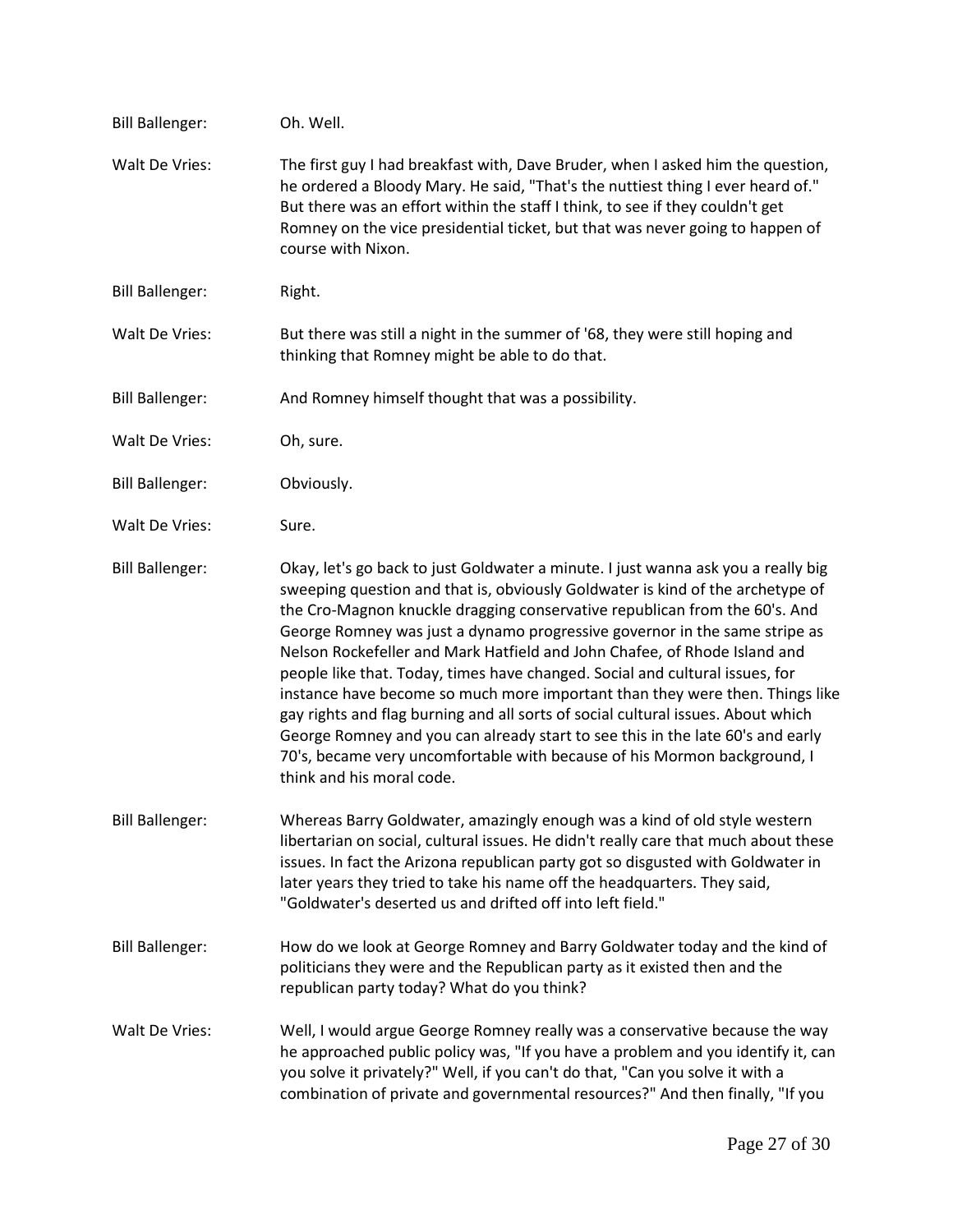can't do it with either one of those two, can you solve it by government?" He was not afraid to use government, which I think many republicans are afraid. So, I would have argued that plus the way he felt about civil rights, that today, he would fit in with some, with the republican. He would not fit in with Donald Trump.

Bill Ballenger: No. Walt De Vries: He would never had endorsed Donald Trump. But I think he could have fit in on that basis but I don't think any people would pay any attention to him. They would just write him off as far too liberal, whatever that meant. Bill Ballenger: Do you think he still would be viewed as by-in-large a liberal and progressive in the party today? Walt De Vries: Sure, because of the way he feels about government and the way he would use government. When Mitt first ran against Senator Kennedy and became governor, he was in George Romney's tradition. Bill Ballenger: Right. In 1994, he ran against Ted Kennedy and then 10 years later, he was elected governor. Walt De Vries: But if you think what Romney did in Massachusetts. Bill Ballenger: Yeah. He was progressive on healthcare and so forth. Walt De Vries: Then he decided to run for president. He decided that he had to switch. Bill Ballenger: Well, you brought up Mitt Romney, okay? So, let's talk a little bit about Mitt Romney and his brother Scott, for that matter. They're Romney's two sons. Mitt is the one who's really chosen public service, politics. Scott almost got into it big time and he was elected by the way, Statewide, he was elected to Michigan University Board Trustee. But how do you look at Mitt Romney? What you knew about Mitt Romney, if you knew him very much at all and of course he was very young. He was in adolescence when you were working for Governor Romney. And how his career has evolved over time and where he ended up in 2012, and where he is now, in Utah, for heaven sakes, running for the U.S. Senate. What do you think? Walt De Vries: See, what I would argue with Mitt is, "Look. You had a successful term as governor of Massachusetts by doing things and setting policies like your father did. And using the campaign techniques that your father used." When Mitt decided to run for president, he went with guys who were in marketing and in advertising. Okay? That's fine. But you need somebody with substance in state and local government. So I would argue, "You've already set yourself up against some of the things that Trump already believes. You have the chance to sort of

like doing a Romney redux." I think the election in 2018, is going to be a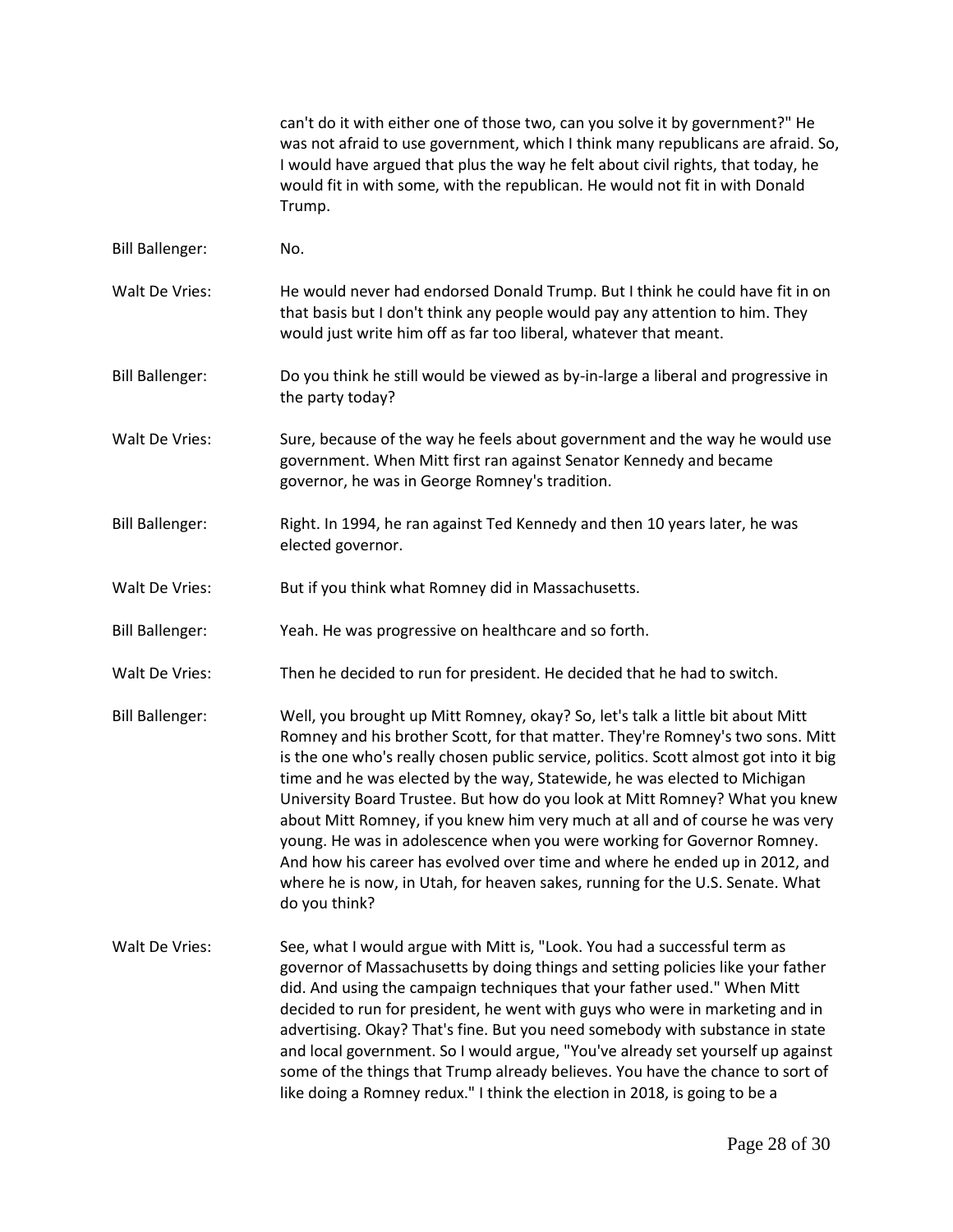|                        | disastrous one for republicans and I think they're gonna have to rebuild the<br>party much like his father and Rockefeller and Eisenhower did in 1966.                                                                                                                                                                                                                                                                                                                                                                        |
|------------------------|-------------------------------------------------------------------------------------------------------------------------------------------------------------------------------------------------------------------------------------------------------------------------------------------------------------------------------------------------------------------------------------------------------------------------------------------------------------------------------------------------------------------------------|
| Walt De Vries:         | And he has the opportunity to take up that mantle of leadership if he's willing to<br>do it. But he can't do it the way he's doing it, now. You don't seem to know<br>where the guy is. Flip flop and all that. But see, that's totally out of character<br>with his father. A matter of fact, one of the criticisms of George Romney was, he<br>was just so hard headed and you knew exactly where he stood. Well, that can<br>also be a real asset and I don't think Mitt has that. At least he's not perceived as<br>that. |
| <b>Bill Ballenger:</b> | Well, you felt pretty good about Mitt, though, through his tenure as governor of<br>Massachusetts?                                                                                                                                                                                                                                                                                                                                                                                                                            |
| Walt De Vries:         | Oh sure.                                                                                                                                                                                                                                                                                                                                                                                                                                                                                                                      |
| <b>Bill Ballenger:</b> | But after that is where you think he kind of turned his coat ideologically.                                                                                                                                                                                                                                                                                                                                                                                                                                                   |
| Walt De Vries:         | When he ran for senate, Bill, George would fly to Massachusetts to help him<br>campaign door to door. I don't know if you remember that?                                                                                                                                                                                                                                                                                                                                                                                      |
| <b>Bill Ballenger:</b> | Oh, yeah. Absolutely.                                                                                                                                                                                                                                                                                                                                                                                                                                                                                                         |
| Walt De Vries:         | For his son.                                                                                                                                                                                                                                                                                                                                                                                                                                                                                                                  |
| <b>Bill Ballenger:</b> | Well, of course, Mitt Romney will probably have certainly a chance to reinvent<br>himself again, because if he's elected as senator, you may think, "Okay, he's<br>elected from conservative Utah." But once he's on a national stage and he's in<br>the Senate, he'll have a chance to develop his own character and personality<br>and he may change again. He may become the anti-Trump again, like he was<br>two years ago.                                                                                               |
| Walt De Vries:         | Well I would argue, he oughta do that. He's got six years. He's certainly gonna<br>be elected from Utah. He's got six years in a Senate that for the most part is<br>devoid of leadership.                                                                                                                                                                                                                                                                                                                                    |
| <b>Bill Ballenger:</b> | Right.                                                                                                                                                                                                                                                                                                                                                                                                                                                                                                                        |
| Walt De Vries:         | Under McConnell. So, I would argue, the opportunity's there, go and seize it. It's<br>the end of your political life. Do it.                                                                                                                                                                                                                                                                                                                                                                                                  |
| <b>Bill Ballenger:</b> | Well, Walt De Vries, we've covered a lot of territory, a lot of history, but I think<br>what you've just said about George Romney's son is telling.                                                                                                                                                                                                                                                                                                                                                                           |
| Walt De Vries:         | Well, if there are people left in Michigan or nationally who view the legacy of<br>George Romney as something special, which of course, I do. And I always wanna<br>promote it because I thought he's one of the country's best governors. George                                                                                                                                                                                                                                                                             |